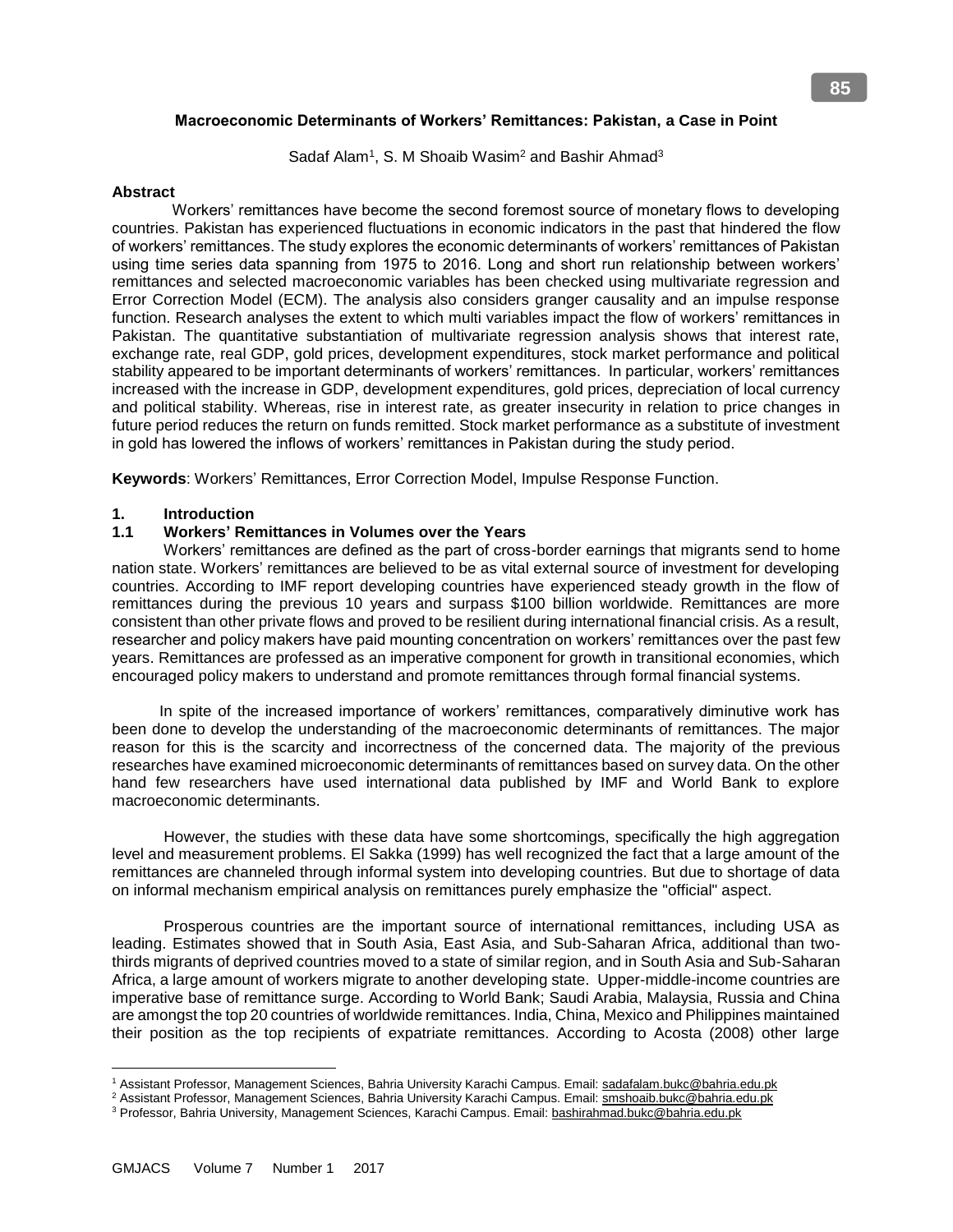recipients amongst developing countries include Bangladesh, Poland, Pakistan, Egypt, Lebanon and **Nigeria** 

 Pakistan has received a considerable amount of workers' remittances during the last three decades, sent by millions of Pakistanis working in foreign countries. For capital deficient nation, similar to Pakistan, workers' remittances are thought-out a vital source of foreign exchange. According to State Bank of Pakistan (SBP) statistics workers' remittances reached level of \$19.9 billion in 2015-16, showing a growth of 6.38% as compare to 2014-15. According to data of World Bank, Pakistan has turned into eighth leading developing country in receiving remittance in 2016.

 Workers' remittances can be classified as fixed and discretionary remittances. Fixed remittance is the minimum amount the migrants send to their families in order to satisfy basic needs as identified by Lipton (1980) and Russel (1992), remittances are mainly spent for instantaneous expenditure whereas discretionary remittance is the transfer in excess of fixed remittances. Fixed remittances are influenced from the basic impetus for migration including sources of income, size of family, country and skills of workers. The flow of discretionary remittances on the other hand is determined by the relative attractiveness of increasing the value of the money. Factors that affect the relative attractiveness are real interest rates differentials in home and host countries, exchange rate differentials and macroeconomic stability. Ratha (2003) found that flow of remittances depends on the macroeconomic policies and concluded that in distinction to other capital flows, the remittances are significantly higher in countries that are epitomized by high risk and have a high level of debt relative to GDP.

#### **1.2 Workers' Remittances Trends**

 Remittances do respond to the changes in economic activity and price instability in receiving countries. Pakistan has also witnessed the fluctuations in the flow of remittances during the period of economic boom and meltdown. From 1975 to 1982 Pakistan experienced significant inflow of remittances due to substantial outflow of Pakistani workers due to migration to work in other countries mainly in the Middle East which considerably attracted financial inflows of remittances. From 1983 to 2000 remittances have declined in Pakistan due to slowdown in economic activities. Specifically during the period of 1981 to 1986, the yearly surge of Pakistani workers reduced as of its lowest level as other Asian countries similar to Bangladesh, India, Indonesia, Sri Lanka, Thailand and Philippines started to compete with Pakistani workers in the Middle Eastern labor market. Additionally, the fall down in the international oil prices in the wake of 1983 scenario and besides that the completion of foremost infrastructural schemes declined the demand of Pakistani workforce in the Middle East.

 In the beginning of 1990s, the Gulf adversity and slowdown in construction activities declined the earning opportunities for workers and also influenced supply of unskilled Pakistani workers to the Middle East which decreased the remittances flow. A rapid turn down in remittances can be noticed during 1998 to 2000, when Pakistan's foreign exchange accounts were detained subsequent to nuclear detonation.

 The second stage of remittance growth began in 2001. Workers' remittances increased from 2001 to 2004 and reached to \$4.23 billion for the first time in the comparable time period. The main reasons behind this growth in these inflows were the incident of 9/11 and incessant depreciation of Pakistani rupee which has attracted migrants to obtain the advantage of currency differences. Another reason of this surge in remittances was the tightening of informal money markets after 9/11 incident in 2001 which increased the inflow of remittances through bank channels. An increasing trend can also be observed in the later periods till 2016. According to SBP reports workers' remittances reached a record level of \$20 billion in 2016. About one thirds of these remittances originated merely from Saudi Arabia. Another main source of remittances is USA and Middle East. Remittances from Middle East increased in 2009 due to asset crises bringing remittances close to the remittances from the USA. The rise in remittances from all expatriate countries during current years is attributed to many important factors including increase in skill composition of Pakistani workers as well as the ability of the young generation of Pakistani emigrants to enter into additional contemporary occupations in USA and UK (Abbasi 2010).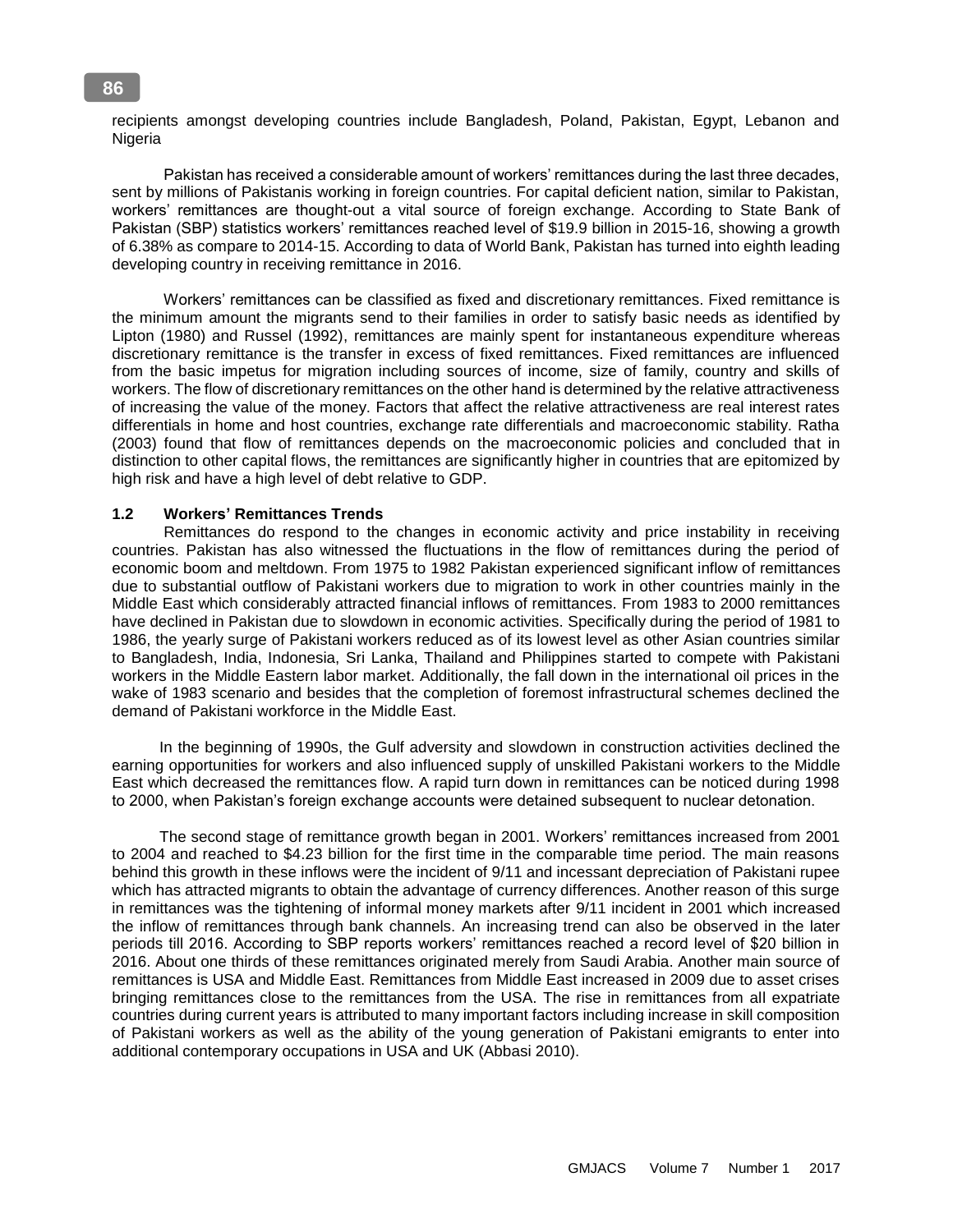# **1.3 Statement of Problem**

 Over the past few years workers' remittances have shown the tremendous growth in Pakistan. The inflow of remittances is responsive to various macroeconomic factors. These facts need to be identified and focused for monetary benefits. This study therefore focuses on the determining the factors contributed for change in amount of workers' remittances over the time period. The research attempts to answer the following questions in the light of analytical evidence.

- What factors determine the behavior of workers' remittances in Pakistan?
- Which factor has the highest impact on workers' remittances?

The key objective of the research is to investigate about the macroeconomic determinants of workers' remittances in Pakistan. The particular objectives included in the research study were:

- To find out the economic determinants of remittances in Pakistan.
- To find out factors causing oscillation in the level of remittances over different periods.
- To establish empirical relationship between macroeconomic factors and remittance behavior in Pakistan.
- To examine the degree to which multi variables affect the remittances inflow in Pakistan.

# **2. Literature Review**

# **2.1 Theory of remittances**

 The theoretical literature on the determinants of workers' remittances is quite large. Research on remittance advocate that several motives lie behind the decision to send remittances implying, that migrants send money home for a variety of reasons. The literature on remittance actions can generally be grouped into four main motives specifically altruistic motives, family and ties, self-interest motives and loan repayment motives.

**a) Altruism:** Altruism is defined as personal willingness to give benefits to others even if disadvantageous for himself. Altruism is based on the idea that the satisfaction of the emigrant is directly related to the satisfaction of family. Many researches including Johnson and Whitelaw (1974), Chami and Fisher (1996) and Agarwal and Horowitz (2002), Solimano (2003), Brown (1997) claim that as the migrants get stable employment and income, they feels satisfaction of transferring remittances to the home country for the welfare of their family.

**b) Self-Interest Motives:** Many theories have found that there are self-interest motives for remitting money to home country in which the migrant is generally motivated by economic and financial self-interest. Lucas and Stark (1985), Fidler (2001) and Alleyne (2008), found that to acquire wealth migrant send money in home country to the family members' for the sake of investing money into profitable place like in property or land on behalf of migrants. During that period, the family acts as an agent and takes care of those assets for the migrant.

**c) Family and Ties (Loan Repayment):** Remittances sent back in the home country for the sake of maintaining ties with family members. Stark and Bloom (1985), Russel (1986), Stark (1991), Agarwal and Horowitz (2002) and Gubert (2002) and Hunte (2004) have referred the family as key factor in the majority of the remittance theories. Migrants and the family members develop an unspoken and unofficial contract. In most of the cases the family invests in the education of migrants and also funds the traveling in return of the payment sent back by migrant as loan repayment.

**d) Co insurance Motives:** The theory of co-insurance assumes that family makes migration decisions not only to take advantage of good income, but also to diversify income sources of income and prevaricating risk by sending family workers to different counties. These migrants proved good strategy of hedging risk in the times of hardships as the economic environment in home countries are negatively or weakly linked, Massey (1999),Gubert (2002) and Sana and Massey (2005). Households not only send remittances in home country to work as strategy of risk divergence but to condense deprivation of the family members.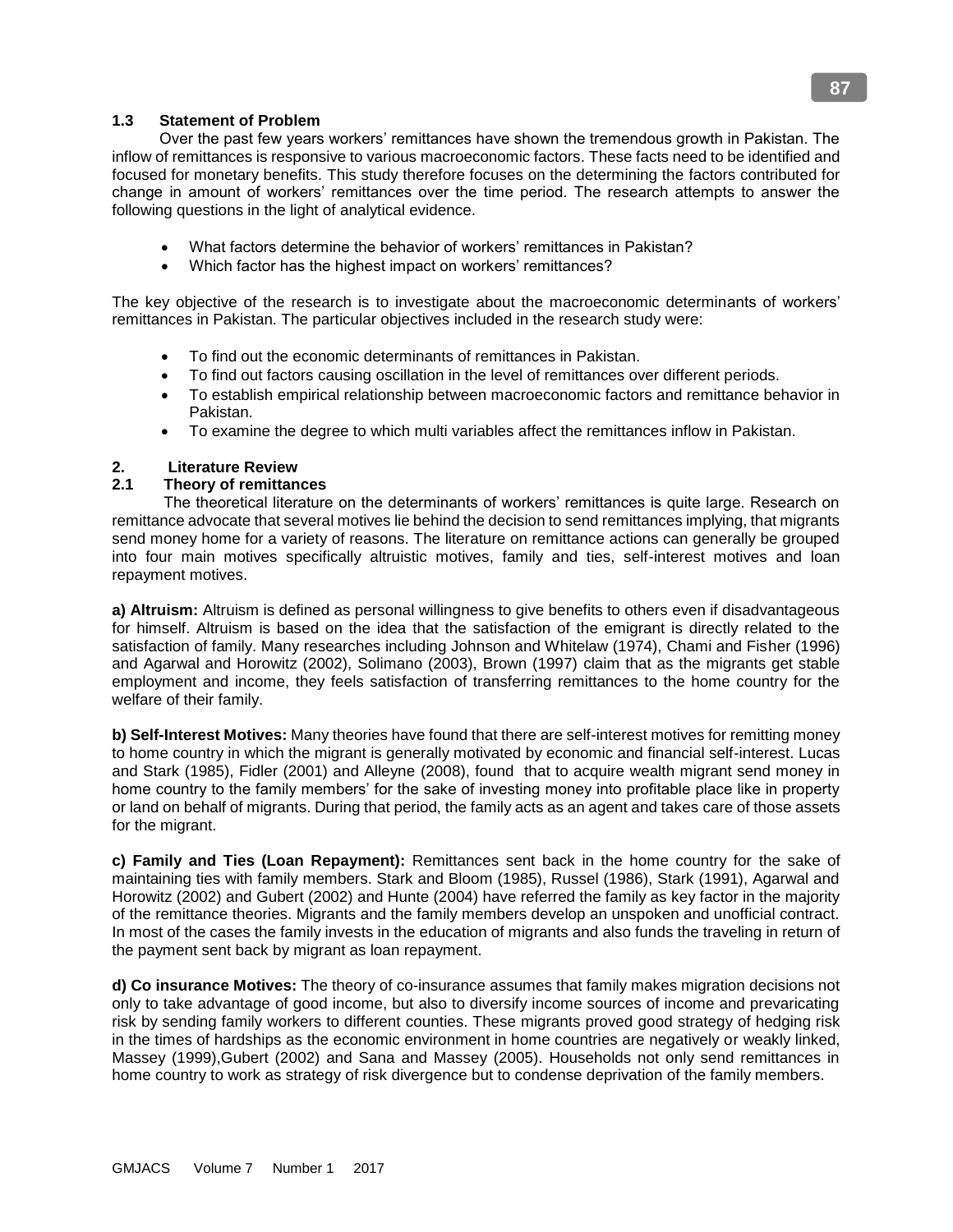#### **2.2 Empirical Literature**

 Similar to theoretical literature the relationship between remittances and several economic variables is well presented in the local and international empirical studies. Elbadawi (1992) analyzed the determinants of remittances. In order to estimate a model regarding determinants of workers' remittances paper used the data of five main labor-exporting countries of North Africa and Europe including Morocco, Tunisia, Portugal, Turkey and Yugoslavia using stock of migrant labor, share of females in migrants' population and length of stay as key variables. To observe the macroeconomic determinants study used inflation rate, black market premium and real income and interest rate disparity as explanatory variables. The study provides evidence that stock of migrant labor has a significant positive effect on remittances. The study found that the real income in the host state has an affirmative and considerable effect on remittances with en elasticity ranging between 0.6 and 0.8. Remittances have the tendency to decline with an increase in black market premium in the home country. The inflation rate of home country is also found to have a negative effect on remittances. No evidence had been found about interest rate differentials affecting remittance inflows.

 Nishat (1993) examined the determinants of workers' remittances by taking the random sample of 7061 migrants registered in 1990-91. Study used Ordinary Least Square (OLS) regression technique. Research included self-interest, age, years of schooling, monthly income in home country, skills of workers, family status, and residence in Pakistan and potential development of business as explanatory variables to estimate the model of determinants of workers' remittances. The research concludes that migrants who possessing high skills, good education and/or belongs to urban areas tend to send more remittances as compare to uneducated, unskilled labors. The results also found that plan of own business as significant determinant of remittances. The amount of remittances was determined by the domestic rates of returns. As the interest rates found low as compare to the host country, migrants will send fewer amounts of remittances. In case of black market, the workers make choice whether to remit through official channels or other ways. It depends upon the distinction among the official and black market exchange rates. The workers will also adopt unofficial channels in case of taxed remittances by the government. It was also estimated that high wage rates were positively related to the level of remittances. The current level of remittances as well as the lagged remittances was positively related to the domestic GDP. The GDPs of home and host countries were important determinants of remittances.

 Rahman (2003) examined the determinants of foreign worker remittances and its impact in Saudi Arabia by taking the time series data from the year 1975 to 2001. The error correction model was utilized to attain the connection among the variables incorporated in the research. The variables incorporated for the research included the real GDP, wages per worker, returns, and some multiple indicator of socioeconomic features and indicators of risk in the Kingdom. The study discovered that the wage rate has a direct impact on the level of per worker remittances. Another positive relationship was found among the level of per capita GDP and workers' remittances. The return in the country measured by nominal and real interest rates countries were negatively related with the remittances. The study indicated risk variables represented by lower index scores and resulted in higher remittance outflows from the country affected the remittances negatively. The models also utilized composite socio-political instability indices that showed a reverse association between the level of remittances and instability. It meant that higher the level of instability in Saudi Arabia the higher will be the flight of remittances from the country to other countries.

 Silva (2006) in their research examined the determinants of workers' remittances by using the two data sets of 1981-2003 time periods. One considered flows of remittances between USA and rest of the globe and second Mexico remittance only. Vector error correction model (VECM) was used to test the hypothesis concerning the factors of home and host country which affect remittances. Variance decompositions, impulse response functions and granger causality test are resulting as of the model. Variables included in the model are CPI, GDP, M2, exchange rate and unemployment rate. Results point out that remittances are mainly responsive to change in the macroeconomic environment of the host country than the home country.

 Gupta (2005) analyzed the macroeconomic factors that affect the flow of remittances to India taking data from 1990 to 2003. Author used regression and unit root test for econometric analysis. Economic circumstances in host country are estimated by taking U.S. employment rate, LIBOR, Oil prices. For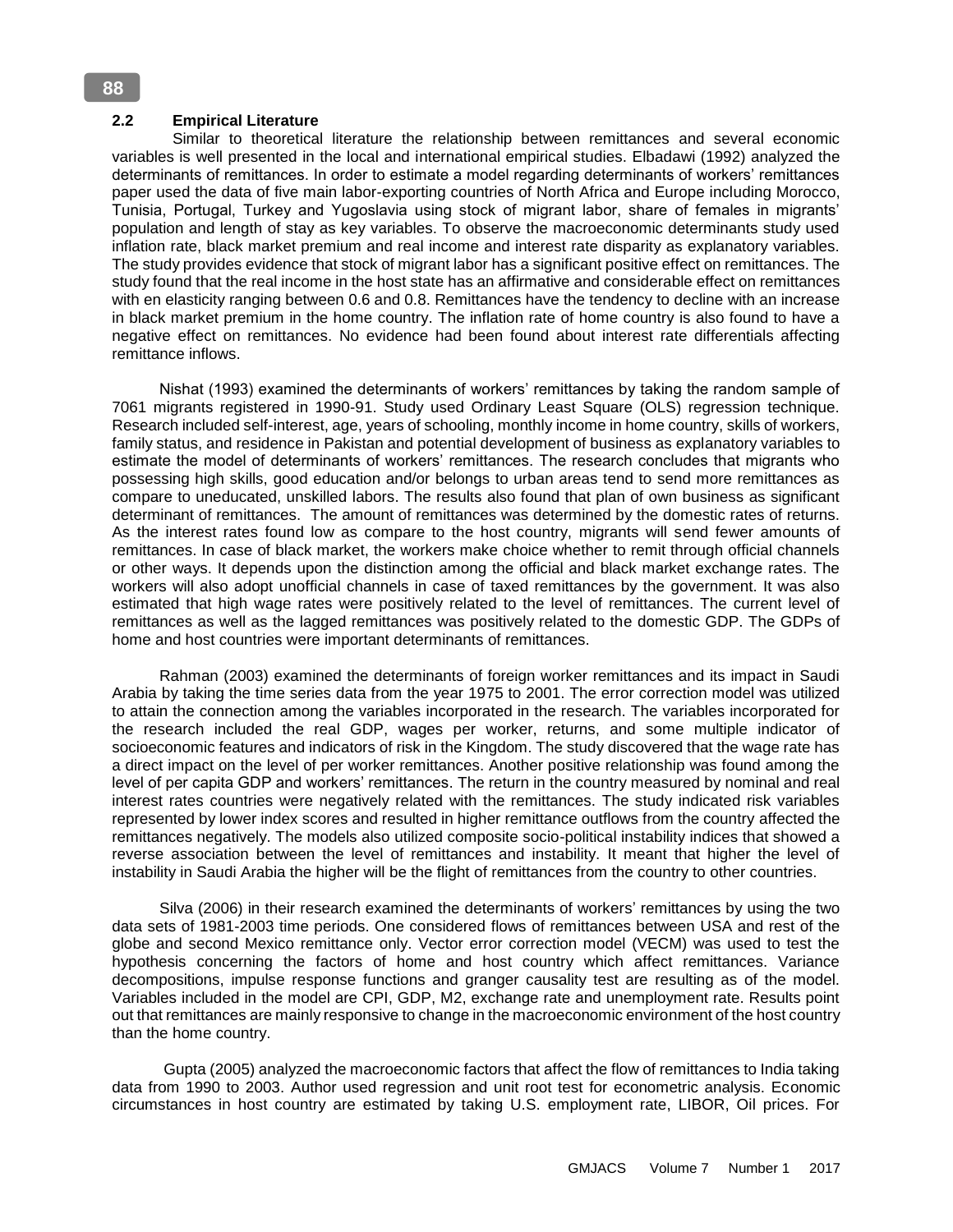economic conditions in India GDP growth rates, industrial growth, number of migrants, a dummy for drought years (year with negative growth of the agriculture) and return on the Bombay Stock Exchange (BSE) were taken. Study found that remittances increases when economic situation abroad are benign; on the other hand, the home country economic activity has a negative effect on remittances. Remittances were higher in the period of economic downfall in India. With the raise in the number of migrants and the movement of highly skilled workers, private transfer to India have increased which have not been affected by the riskreturn consideration.

 Elkhider (2006) identified the macroeconomic determinants of migrant remittances in the perspective of Morocco using the data from 1970 to 2006. Study used co-integration and ECM technique between remittances and other economic indicators like agricultural GDP and exchange rates. Empirical analysis showed the co-integrating relationships between the variables. The ECM showed that stability association exists among variables. The shock analysis exposed the ongoing effect between remittances and changes in agricultural GDP. The exchange rate has a negative impact on remittances, while agriculture GDP has a positive influence. The negative relationship between exchange rate and remittances suggest that change in exchange rate policy does not have a significant impact on remittances sent by Moroccan resident. For the short-term trend under the ECM, the exchange rate has a positive effect on remittances. A change in agricultural GDP brings the change in remittances in the same direction. Study showed a positive relationship between agriculture GDP and remittances this is because of the support of Moroccans resident in agriculture in terms of investment. This confirms the altruism motives of remittances that are displayed by overseas Moroccans.

 Lueth (2007) explained the determinants of workers' remittances by taking the data from 1995 to 2004. Paper used pooled Ordinary Least Squares (OLS) techniques, Variables for the study included real GDP, physical distance between two countries, oil prices, exchange rate, price level, investment climate and political stability. Results of the study revealed that remittances decline when exports grow weaker and growth of GDP gets slow. Remittances also decrease with the deteriorating domestic investment and political environment and with the depreciation of the residence country's currency, suggesting the limited insurance of remittances aligned with balance of payment crisis. Remittances also increase with the oil price. The distance among the two countries also determines the remittances; the flow of remittances will be less if the distance is greater among the two countries as the cost of monitoring remittances increases with increasing trips cost to home country and falling phone calls due to diversity in time zones.

 Adams (2009) determined the factors those can direct the remittances inflows taking sample of 76 low- and middle-income developing countries. Study has utilized OLS regression method for the estimation. Exchange rate, poverty level, rate of interest, per capita GDP and skills of migrants were taken as explanatory variables. The paper revealed that migrant's skills is most important factor in influencing the remittances inflows. Inflow of remittance was greater in countries from where low skilled workers went abroad. Study also found that an inverted-U shaped curve exists connecting the level of per capita GDP and inflows of remittances. Exchange rate and rate of interest rate were also found important variables in determining the flow of remittances however poverty level in home country does not have positive impact on inflow of remittances in developing countries.

 Another study is conducted by Kumar (2009) to explore the determinants of remittances in Mexican economy using data of national accounts from 1980-2006.Study estimates a vector auto regression (VAR) model using de-trended series of several economic indicators including Mexican GDP, US GNI, and access to financial services. Evidence advocates that remittances are pro cyclical with US income; an increase in US GNI has the tendency to increase the remittance inflows, whereas remittances are countercyclical with Mexican GDP, decreases with increase in Mexican GDP; however the extent of both effects is neither persistent nor significant. The study found that remittances do not respond to changes in home or host country income. The authors claim that access to financial services is a precondition for stable flow of remittances. The quality and quantity of financial services facilitates migrants to send more remittances to hoe country.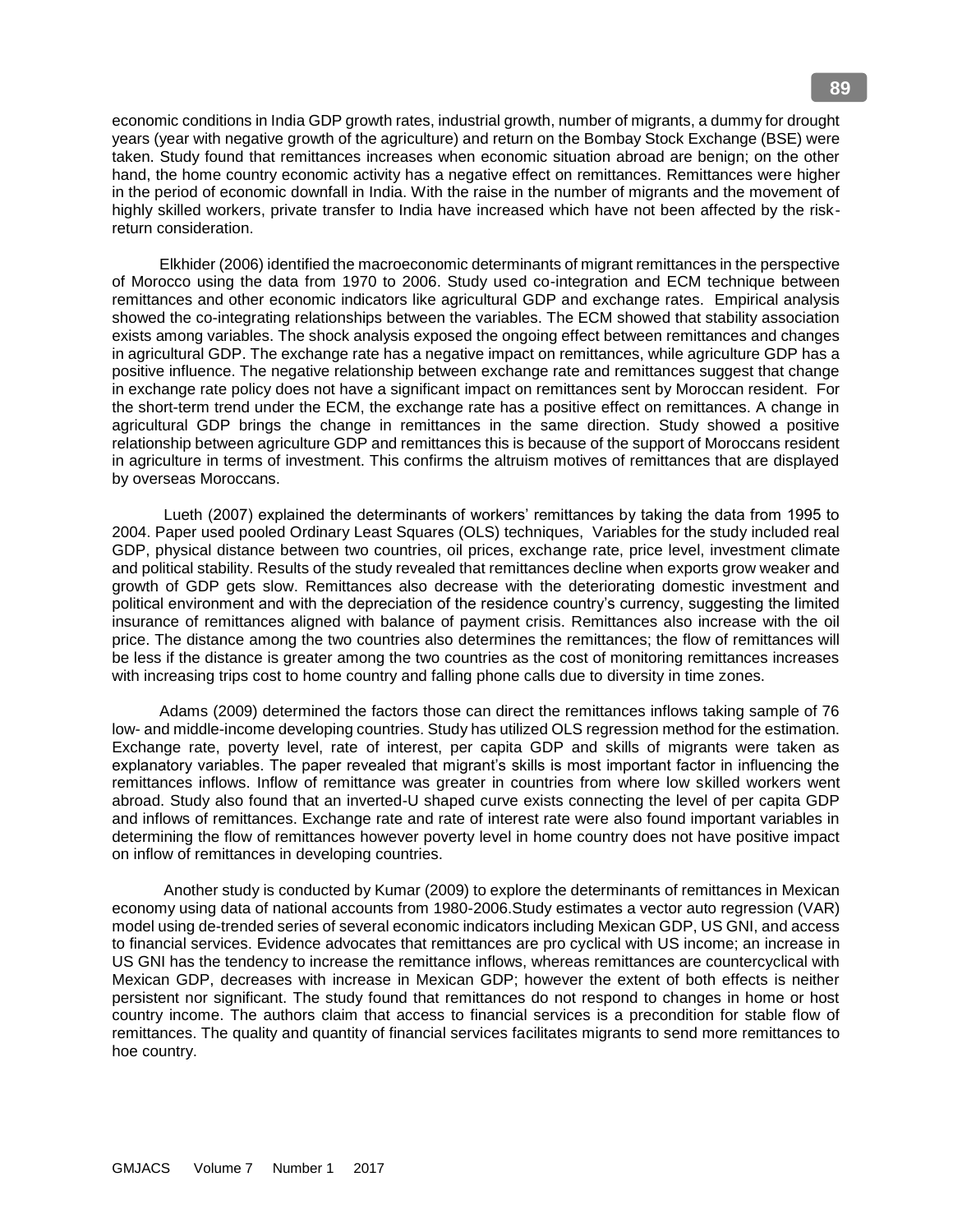Lin (2011) investigated the determinants of remittances in Tonga from 1994 to 2009, from three countries including Australia, New Zealand, and the United States using regression analysis. The explanatory variables used for the study are GDP growth, unemployment rate, inflation rate, terms of trade, trade openness, financial openness and exchange rate. The result specifies that macroeconomic environment in host countries and fluctuations of exchange rate influence remittances. In particular the study found that the remittances declined with the appreciation of Tongan currency but have positive relationship with the growth of real GDP and rate of unemployment in the host countries. The effect of these determinants fluctuates with an appreciation of the Tongan currency and the interest rate differential between Tonga and remitting countries than remittances to households.

## **3. Research Methodology**

 The research is designed to cover the important aspects of determinants of workers' remittances in Pakistan. While designing the research methodology of this study, it is considered that it should practically serve the purpose to find out the answers of the research questions and it must be aligned with the objectives of the study. The research is explanatory in nature and pursues quantitative research design. Research attempts to describe the cause and effect and extent of relationship between dependent variable, (workers' remittance) and independents variables (including GDP, Interest Rate, Exchange Rate, Gold Prices, Development Expenditures, Market Capitalization, and Political Stability) using regression analysis carried out in E-Views. Sample of 42 years' time series data was used spanning from 1975-2016 for determining economic determinants of remittances in Pakistan. The data used for this study comprises of secondary data. These data series were obtained from the published sources, the departments concerned and other relevant agencies which hold statistical information.

 The ADF test was utilized to determine the stationarity of the series incorporated in the research. The purpose is to assess the stationarity of series and transforming the original series into stationary data. For model specification the data series were transformed into log form. To test co-integration Johansen co-integration method was applied. Co-integration measured the long run relationships between the variables integrated in the model. The Co-integration theory explains that an individual data series might move independently but when this series were paired with other series, the pairs have a tendency to move collectively over time and show an association between them. The incorporated time series were modeled using an Error Correction Model (ECM). The ECM was utilized to estimate short run modification.



 **Figure 1: Theoretical Framework**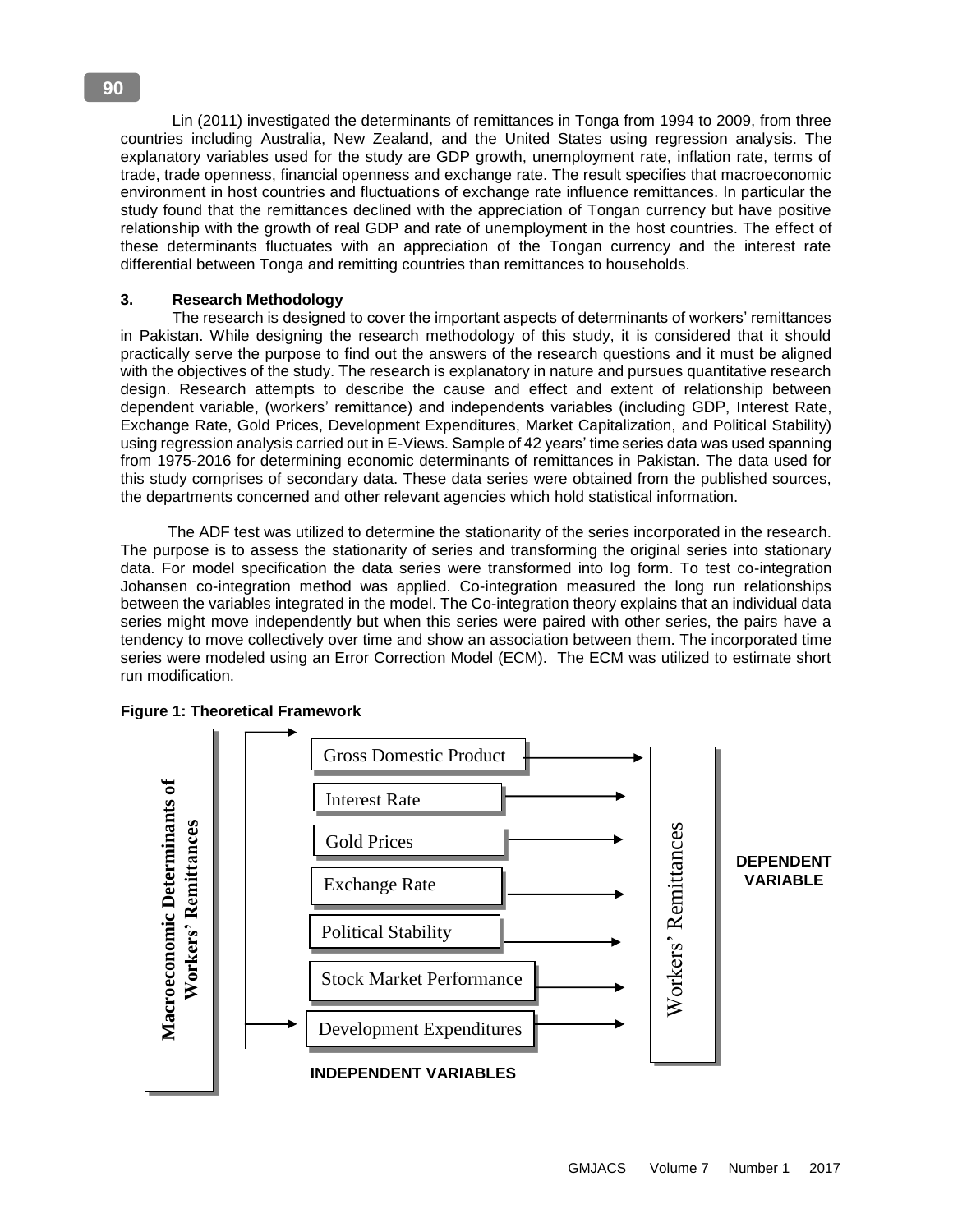The econometric model formed for estimation is presented below:

# $WR_t = \beta_0 + \beta_1 GDP + \beta_2 INT + \beta_3 EXR + \beta_4 GOLD + \beta_5 DEXP + \beta_6 CAP + \beta_7 PS + e_{t}$  (1)

Where,

WR= Workers' Remittances, GDP= Gross Domestic Product

INT= Interest Rate, EXR=Exchange Rate (Rupee to dollar), GOLD =Gold Prices, DEXP= Development Expenditures,  $CAP = Stock Market Performance, PS = Political Stability,  $e_t = Random Error$$ 

## **3.1 Hypotheses**

 After reviewing the literature on determinants of remittances and empirical evidences, the research tests these hypothesis:

- H<sub>1</sub>: GDP has a significant positive impact on workers' remittances.
- H2: Interest rate has a significant negative impact on workers' remittances.
- H3: Exchange rate has a significant negative impact on workers' remittances.
- H4: Gold prices have a significant positive impact on workers' remittances.
- H<sub>5</sub>: Political stability has significant positive impact on workers' remittances.
- H6: Stock market performance has a significant negative impact on workers' remittances.
- H7: Development expenditure has significant positive impact on workers' remittances.

#### **4. Data Analysis**

**4.1 Descriptive Statistics**

|                     | <b>CAP</b> | <b>EXR</b> | <b>GDP</b>   | <b>INT</b>  | <b>GOLD</b> | <b>DEXP</b>  | <b>WR</b>    |
|---------------------|------------|------------|--------------|-------------|-------------|--------------|--------------|
| <b>Mean</b>         | 759112.3   | 36.35244   | 61747.63     | 11.82854    | 138.1515    | 58628.41     | 2768.967     |
| <b>Median</b>       | 214428.7   | 25.95000   | 44483.72     | 11.56000    | 120.8092    | 60384.00     | 1684.000     |
| <b>Maximum</b>      | 4346800    | 95.35000   | 216611.1     | 15.42000    | 587.3099    | 266797.0     | 13200.00     |
| <b>Minimum</b>      | 3546.100   | 8.680000   | 6298.733     | 6.990000    | 14.28571    | 5960.000     | 134.0000     |
| <b>Std. Dev.</b>    | 1258119.   | 26.60694   | 53620.80     | 1.855115    | 108.3666    | 52833.26     | 2952.086     |
| <b>Skewness</b>     | 1.700595   | 0.682046   | 1.383621     | $-0.308440$ | 2.494036    | 1.832950     | 1.988761     |
| <b>Kurtosis</b>     | 4.476115   | 2.204048   | 4.126433     | 3.061618    | 10.03410    | 7.558508     | 6.596634     |
| Jarque-Bera         | 23.48448   | 4.261079   | 15.24940     | 0.656577    | 127.0306    | 58.45715     | 49.12562     |
| Probability         | 0.000008   | 0.118773   | 0.000488     | 0.720155    | 0.000000    | 0.000000     | 0.000000     |
| <b>Sum</b>          | 31123604   | 1490.450   | 2531653.     | 484.9700    | 5664.211    | 2403765.     | 113527.7     |
| Sum Sq. Dev         | $6.33E+13$ | 28317.17   | $1.15E + 11$ | 137.6581    | 469732.9    | $1.12E + 11$ | $3.49E + 08$ |
| <b>Observations</b> | 42         | 42         | 42           | 42          | 42          | 42           | 42           |

**Table No. 1: Descriptive Statistics**

Source: Author's Estimation

 Table 1 signifies descriptive statistics of all the variables selected for the study. Statistics of the table shows that for the series Exchange Rate (EXR), Interest Rate (INT) p-value of Jarque Bera test is more than 0.05 so, the null hypothesis of not normal distribution cannot be rejected. Whereas Market Capitalization (CAP), Gross Domestic Product (GDP), Gold Prices (GOLD) , Development Expenditures (DEXP) and Workers' Remittances (WR) have found normal distribution.

## **4.2 Econometric Methodology**

## **4.2.1 Unit Root Test and Co-Integration Test**

 One of the most important tests for stationarity is the Augmented Dickey Fuller test (ADF).This test relies on a concept of random walk and considers the fact that a random walk has a unit root. When all or some of the variables are non-stationary, it is therefore important to carry out appropriate transformation (differencing) to make them stationary. The ADF test was applied in this research to test out the variable stationarity. Initially the variables carried out for the study were transformed into a log form. The log form of the variable was suggested by Schrooten (2005) for model specification and for smooth pasting of data and to get the more accurate estimates of the required parameters.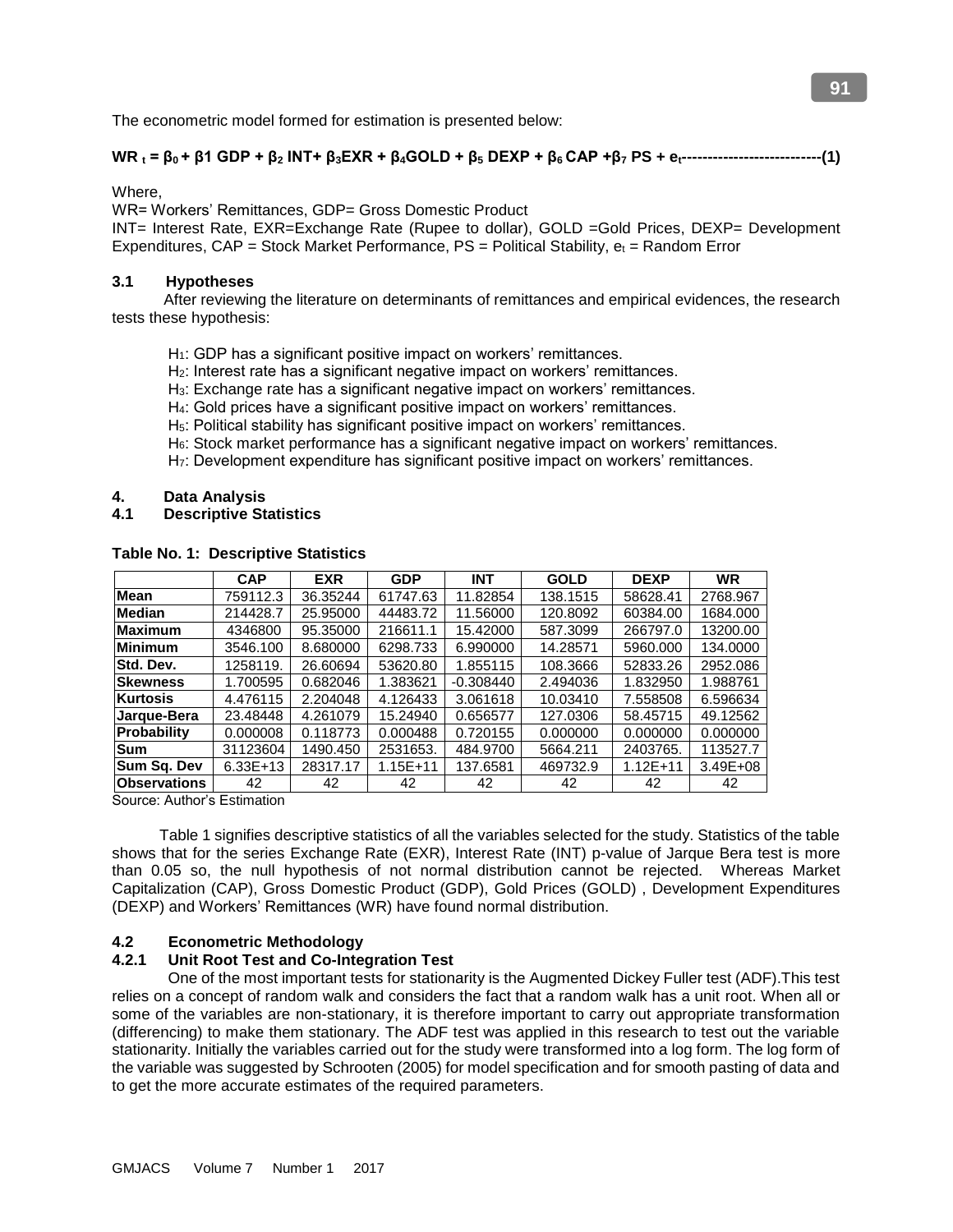The existence of unit roots in the macroeconomic time series was tested, by the Augmented Dickey Fuller test and to get the more accurate estimates of the parameters log form of the variables were used. In the light of outcome of the table all series stayed non-stationary even after log transformation.

| <b>Variables</b> | <b>Optimal Lag Length</b> | <b>ADF Constant</b> | <b>ADF</b> Trend & Constant |
|------------------|---------------------------|---------------------|-----------------------------|
| <b>LWR</b>       |                           | -1.366863           | $-1.465704$                 |
| <b>LINT</b>      |                           | $-2.792108$         | $-2.747147$                 |
| <b>LGDP</b>      | 3                         | $-1.647663$         | $-2.766560$                 |
| <b>LEXR</b>      | 5                         | 0.187640            | $-1.969017$                 |
| <b>LGOLD</b>     |                           | $-1.732837$         | $-2.071941$                 |
| <b>LDEXP</b>     |                           | 1.847654            | $-0.773389$                 |
| <b>LCAP</b>      |                           | $-0.045425$         | -2.738426                   |
| <b>DPS</b>       |                           | $-2.054805$         | $-1.975615$                 |

**Table No. 2: Result of Unit Root Tests: Using Augmented Dickey Fuller tests (1)**

\*At 1% Level of significance, \*\* At 5% Level of significance

 Based upon ADF statistic the series were observed to be non-stationary. The null hypothesis was accepted as value of t-calculated was higher than the ADF critical value. Therefore, it confirms the existence of unit root and series were found as non-stationary in levels.

| <b>Variables</b> | <b>Optimal Lag Length</b> | <b>Order of Integration</b> | <b>ADF Constant</b> | <b>ADF Trend &amp; Constant</b> |
|------------------|---------------------------|-----------------------------|---------------------|---------------------------------|
| <b>LWR</b>       |                           | L(1)                        | $-3.644647*$        | $-3.624296**$                   |
| <b>LINT</b>      |                           | L(1)                        | $-5.492342*$        | $-5.430062*$                    |
| <b>LGDP</b>      |                           | L(1)                        | $-5.071601*$        | $-5.176568*$                    |
| <b>LEXR</b>      | 5                         | L(1)                        | $-5.402089*$        | $-5.422654*$                    |
| <b>LGOLD</b>     |                           | L(1)                        | -4.252963*          | $-4.186748*$                    |
| <b>LDEXP</b>     |                           | L(1)                        | $-5.243878*$        | $-5.616609*$                    |
| <b>LCAP</b>      |                           | L(1)                        | $-6.090771*$        | $-6.039782*$                    |
| <b>DPS</b>       |                           | L(1`                        | $-6.082763*$        | $-6.125274*$                    |

**Table No. 3: Result Of Unit Root Tests: Using Augmented Dickey Fuller Tests (2)**

\*At 1% Level of significance, \*\* At 5% Level of significance

 The unit root test was applied after differencing of one and after applying log transformation for each series. Outcome of the test for unit root are shown in Table 3 and it was observed that all series are integrated of order one. The stationarity test results reported in table confirms that the null hypothesis of unit root that all the variables are non-stationary (at different level of significance, on the basis of ADF test) cannot be accepted. All variables are transformed as stationary after first differencing.

## **4.2.2 Co-integration Test**

 Co integration has been tested using Johanson co integration test. Results of Johansen cointegration test are presented below in table 4.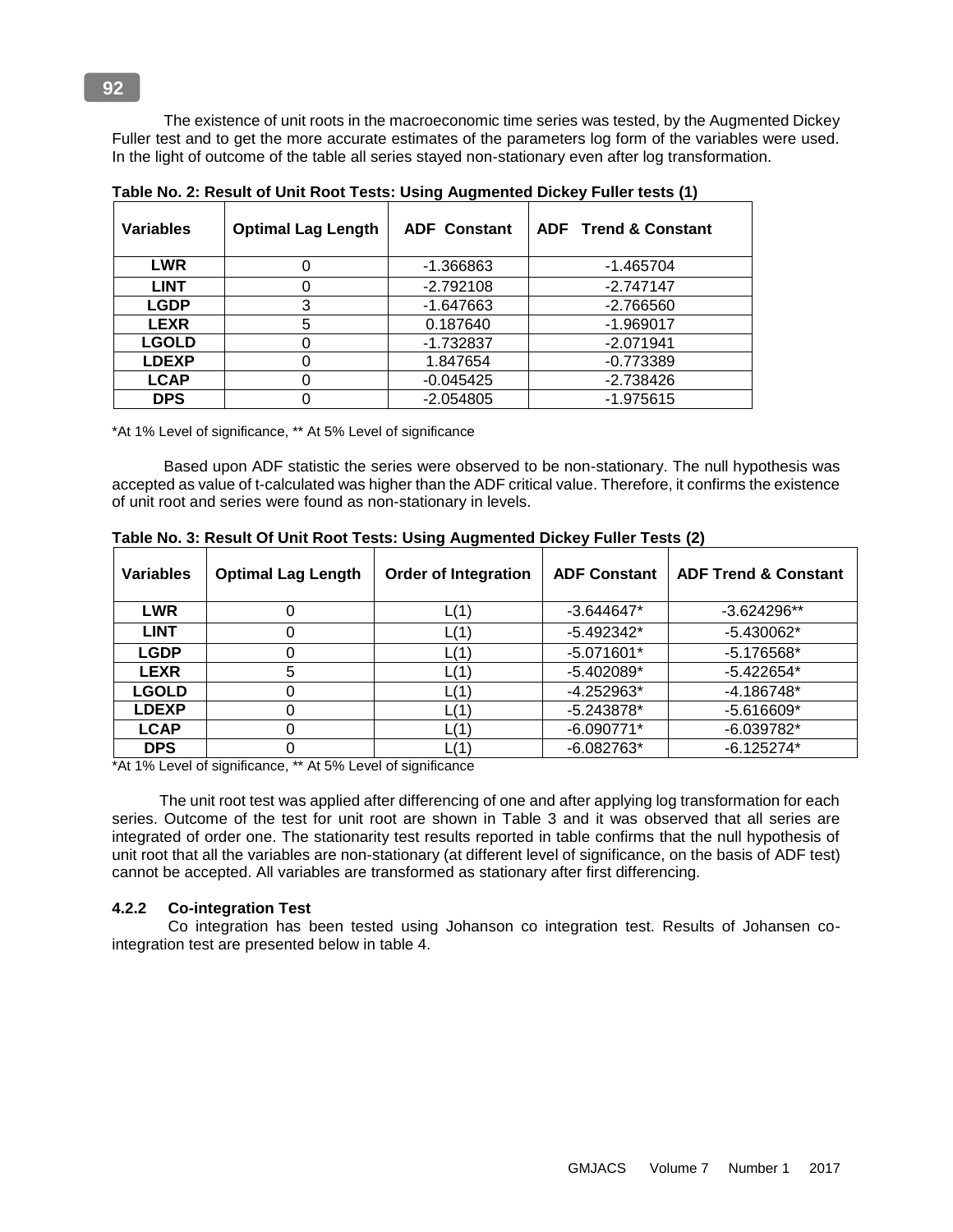# **Table No. 4: Johansen Co-Integration Results**

Trend assumption: Linear deterministic trend Series: LWR LNGOLD LGDP DPS LEXR LINT LNDEXP LCAP Lags interval (in first differences): 2 to 2

|              | <b>Unrestricted Cointegration Rank Test (Trace)</b> |                  |                       |         |  |  |  |
|--------------|-----------------------------------------------------|------------------|-----------------------|---------|--|--|--|
| Hypothesized |                                                     | <b>Trace</b>     | 0.05                  |         |  |  |  |
| No. of CE(s) | Eigenvalue                                          | <b>Statistic</b> | <b>Critical Value</b> | Prob.** |  |  |  |
| None *       | 0.834220                                            | 198.5237         | 159.5297              | 0.0001  |  |  |  |
| At most 1 *  | 0.632295                                            | 130.2341         | 125.6154              | 0.0254  |  |  |  |
| At most 2    | 0.586236                                            | 92.21616         | 95.75366              | 0.0854  |  |  |  |
| At most 3    | 0.404039                                            | 58.68272         | 69.81889              | 0.2781  |  |  |  |
| At most 4    | 0.390629                                            | 39.01468         | 47.85613              | 0.2597  |  |  |  |
| At most 5    | 0.309757                                            | 20.19223         | 29.79707              | 0.4099  |  |  |  |
| At most 6    | 0.130086                                            | 6.105217         | 15.49471              | 0.6831  |  |  |  |
| At most 7    | 0.021078                                            | 0.809513         | 3.841466              | 0.3683  |  |  |  |

Trace test indicates 2 cointegrating eqn(s) at the 0.05 level

\* denotes rejection of the hypothesis at the 0.05 level

\*\*MacKinnon-Haug-Michelis (1999) p-values

|              | Unrestricted Cointegration Rank Test (Maximum Eigenvalue) |                  |                       |         |  |  |  |
|--------------|-----------------------------------------------------------|------------------|-----------------------|---------|--|--|--|
| Hypothesized |                                                           | <b>Max-Eigen</b> | 0.05                  |         |  |  |  |
| No. of CE(s) | Eigenvalue                                                | <b>Statistic</b> | <b>Critical Value</b> | Prob.** |  |  |  |
| None *       | 0.834220                                                  | 68.28957         | 52.36261              | 0.0006  |  |  |  |
| At most 1    | 0.632295                                                  | 38.01798         | 46.23142              | 0.2870  |  |  |  |
| At most 2    | 0.586236                                                  | 33.53344         | 40.07757              | 0.2264  |  |  |  |
| At most 3    | 0.404039                                                  | 19.66804         | 33.87687              | 0.7792  |  |  |  |
| At most 4    | 0.390629                                                  | 18.82245         | 27.58434              | 0.4284  |  |  |  |
| At most 5    | 0.309757                                                  | 14.08702         | 21.13162              | 0.3579  |  |  |  |
| At most 6    | 0.130086                                                  | 5.295704         | 14.26460              | 0.7041  |  |  |  |
| At most 7    | 0.021078                                                  | 0.809513         | 3.841466              | 0.3683  |  |  |  |

Max-eigenvalue test indicates 1 cointegrating eqn(s) at the 0.05 level

\* denotes rejection of the hypothesis at the 0.05 level

\*\*MacKinnon-Haug-Michelis (1999) p-values

 The table shows the long run co movement amongst the variables undertaken for study. The results shown in table explain that two co integrating equation exists at 5 % levels while the maximum Eigen-value test indicates that one co integrating equation exists at 5 % levels with linear trend and intercept assumption. Therefore on the basis of traced statistic and the maximum Eigen-value statistic the null hypothesis that there is no co integration amongst the variables is rejected at both the 5% and 1% levels of significance. The presence of more than one co-integrating vectors confirms the existence of long run equilibrium relationship among the variables. The results therefore disclose that co-integration exists and variables which explicate the workers' remittances have a stable long run relationship. The variables in the remittances model were found co-integrated demonstrating a long run relationship. The long run relationship was established through multivariate regression. The equation is:

## LWR =  $\beta_0 + \beta_1$ LDEXP- $\beta_2$ LEXR + $\beta_3$ LGOLD - $\beta_4$ LINT- $\beta_5$ LCAP + $\beta_6$ LGDP + $\beta_7$ DPS + u<sub>t</sub> ----------------------- (2)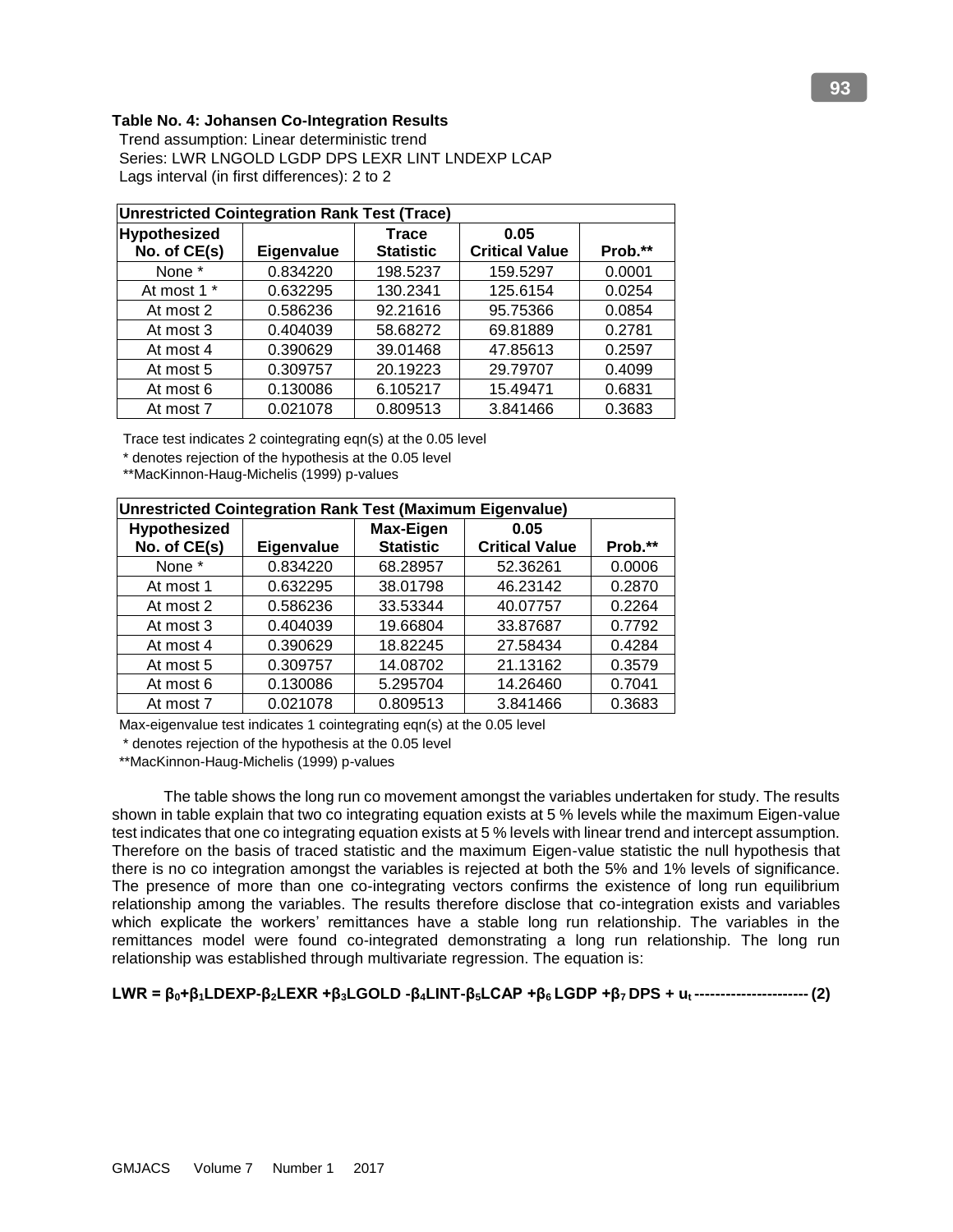The outcome of the regression estimate is presented in Table 5.

| <b>Variables</b>          | <b>Coefficients</b> |
|---------------------------|---------------------|
| C                         | -7.194647           |
|                           | $-0.816901*$        |
| <b>LEXR</b>               | (0.313806)          |
|                           | 0.381394**          |
| <b>LGOLD</b>              | (0.235824)          |
|                           | 1.546120*           |
| <b>LGDP</b>               | (0.455361)          |
|                           | $-0.658026*$        |
| <b>LINT</b>               | (0.313390)          |
|                           | 0.325027*           |
| <b>DPS</b>                | (0.116149)          |
|                           | $-0.240226*$        |
| <b>LCAP</b>               | (0.118700)          |
|                           | 0.325724*           |
| <b>LDEXP</b>              | (0.140456)          |
| R-square                  | 0.954629            |
| <b>Adjusted R-square</b>  | 0.945005            |
| <b>Durbin-Watson stat</b> | 1.188832            |
| <b>F-statistic</b>        | 99.19036            |
| Prob(F-statistic)         | 0.000000            |

|  |  | Table No. 5: OLS Regression |
|--|--|-----------------------------|
|  |  |                             |

Note: Standard error in parenthesis

\*At 5% level of significance, \*\* Insignificance

 Results point out that the coefficient of development expenditures is 0.3257 and significant at 5 percent level of significance which indicates that remittances are positively related with development expenditures in the developing country like Pakistan. This finding is consistent with expectations. Increase in development expenditures indicates more opportunities to invest in real estate. Coefficient of gold price is found statistically insignificant. The value of F-statistics 99.1 is highly significant at 1% level of significance as shown by significant p value of F statistics. Thus, a significant linear relationship exists between workers' remittances and the regresses used.

 Model has strong explanatory power indicated by value of R-square. R-square measures the goodness of fit also called as coefficient of determination, its value of 0.95 shows that about 95 percent variation in mean workers' remittances are explicated by GDP, interest rate, exchange rate, gold prices, stock market performance, development expenditures and political stability.

 After the analysis of long run relationship among the workers' remittances and explanatory variables it is important to incorporate short run dynamics with long run equilibrium. The approach of Error Correction Model (ECM) developed by Granger (1981) and described by Engle and Granger (1987) deals with the matter of incorporating short run dynamics with long run equilibrium. Therefore an error correction model of the remittances is estimated. In the error correction model, the one and two period time lags of all the variables were applied.

## **4.2.3 Error Correction Mechanism**

 To confine the short-run dynamics of the model, error correction mechanism based on theorem developed in Engle and Granger (1987) was applied which implied following dynamic error correction representation of the data.

 $\Delta LWR$  t = $\alpha$ 0 + $\alpha$ 1ECTt-1 +  $\sum\beta$ 1 $\Delta LWR$  t-1 +  $\sum\beta$ 2  $\Delta LCAP$ t-1 + $\sum\beta$ 3  $\Delta LGDP$ t-1 +  $\sum\beta$ 4 $\Delta$  LINTt-1 +  $\sum\beta$ 5  $\Delta LEXR$  t-1 **+ ∑** *β<sup>6</sup> ∆LGOLD t-1***+ ∑** *β<sup>7</sup> ∆LDEXP t-1***+∑** *β<sup>8</sup> DPS1-t + e <sup>t</sup>* **----------------------------------------------------------- (3)**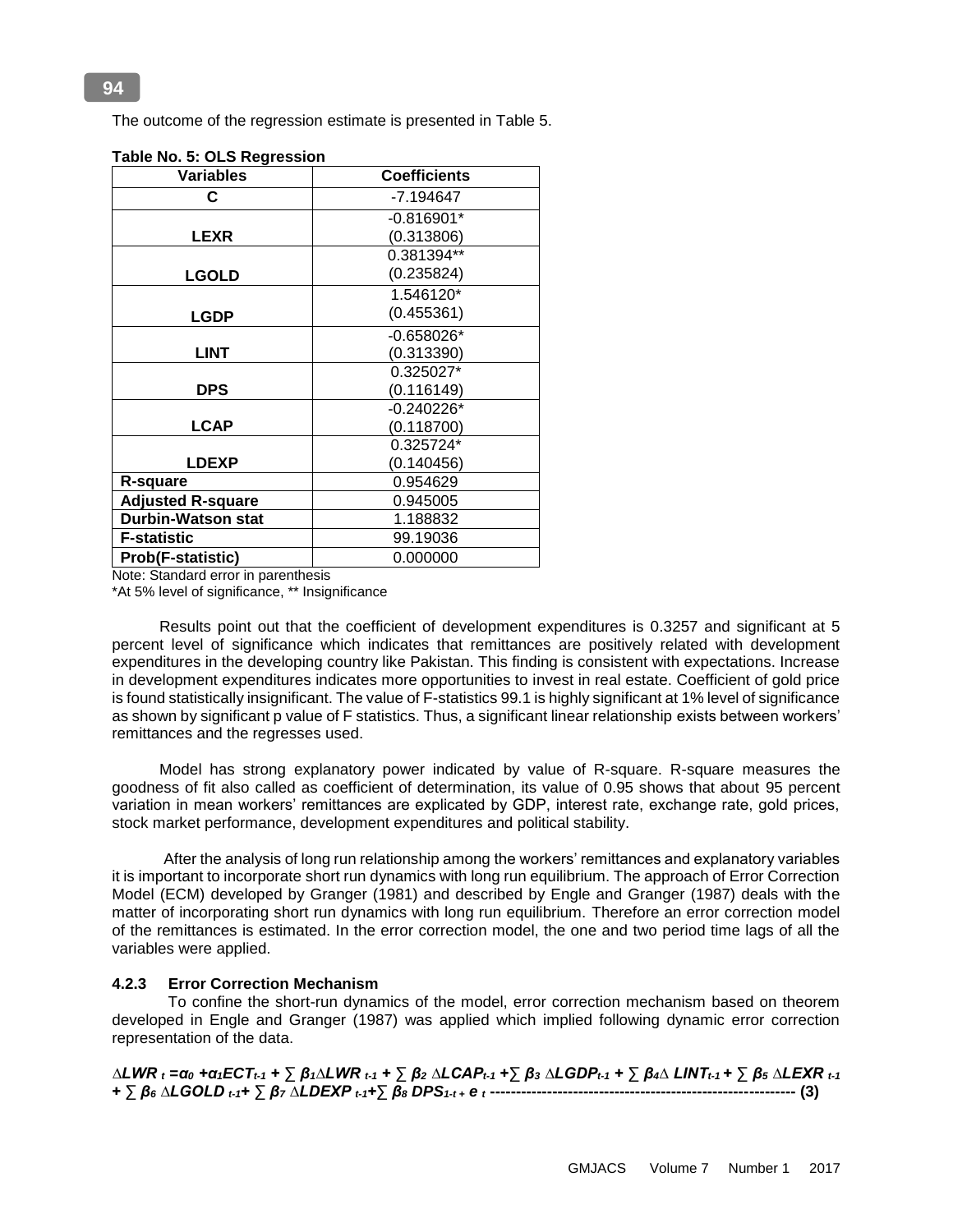Dependent variable that is used in both models is the first difference of the logarithm of remittances. In these two models the first difference of variables were used, which turned out to be non-stationary in the unit root tests. ECT  $<sub>t</sub>$  is the lagged error correction term and is the residual generated from equation. The</sub> coefficient of α1 shows the proportion of disequilibrium in workers' remittances corrected in the next period.

 The outcome of the error correction model is presented in Table 6 that represents the results of the error correction mechanism of two models.

 The regression analysis incorporated a sample of 42 observations from 1975 to 2016. In the model one year lag of the first difference of real GDP, interest rate, gold prices, development expenditures, political stability and exchange rate and one year lag of the first difference of real remittances was also included as independent variables.

| <b>Variables</b>          | <b>Coefficients</b> | <b>P-values</b> |
|---------------------------|---------------------|-----------------|
| C                         | 0.133172            | 0.1090          |
| $D(LWR(-1))$              | 0.556466            | 0.0027          |
| $D(LGDP(-1))$             | $-0.271168$         | 0.7059          |
| $D(LINT(-1))$             | 0.604583            | 0.0429          |
| $D($ LGOL $D(-1))$        | 0.147010            | 0.5692          |
| $DFS(-1)$                 | 0.029150            | 0.7155          |
| $D(LCAP(-1))$             | 0.006001            | 0.9581          |
| D(LEXR(1))                | $-0.756320$         | 0.2006          |
| D(LNDEXP(-1))             | $-0.370973$         | 0.0957          |
| $ECT(-1)$                 | $-0.361684$         | 0.0398          |
| <b>R-squared</b>          | 0.521964            |                 |
| <b>Adjusted R-squared</b> | 0.368310            |                 |
| <b>Durbin-Watson stat</b> | 2.634957            |                 |
| <b>F-statistic</b>        | 117.1903            |                 |
| Prob (F-statistic)        | 0.000000            |                 |

**Table No. 6 : Result of Error Correction Model**

Source: Author's estimation

 The value of ECT was found to be –0.36 and significant at 5 percent level of significance. The negative sign of this parameter specifies that level of the workers' remittances in the short run was above the level of workers' remittances in the long run. Hence, the remittances in the short run approaching to its long run equilibrium with the speed of 36 percent per year which suggest the validity of long run equilibrium.

 The statistics of ECM discovered that in the short run the workers' remittances were positively linked with the one year lag remittances, gold prices, interest rates and capital market performance and political stability in Pakistan. The estimated coefficients of lag remittances and interest rate were found significant at 5 percent level and development expenditures were found significant at 10 percent level. The coefficient of lag remittances, interest rate and exchange rate are larger than coefficient of gold prices, political stability and GDP confirming that response of workers' remittances is quicker to lag remittances, lag domestic interest rates and lag exchange rate as compare to other variables. The workers' remittances are found negatively related with GDP, exchange rate and development expenditures in Pakistan.

 Surprisingly the model found that the worker remittances are negatively related to the domestic production but lost its significance. Though, Sakka (1999) also established the positive relationship between remittances and domestic GDP but reported negative elasticity of remittances with respect to domestic GDP in the short run equal to -0.8. Table 6 shows the elasticity of remittances to GDP equals to -0.27. This negative relation with domestic production in a form of remittances is contradictory with El-Sakka and McNabb (1999), Lianos (1997) where they found the positive statistical relation of Greece remittances from Germany, Belgium and Sweden. It can be concluded from above findings that the variables determining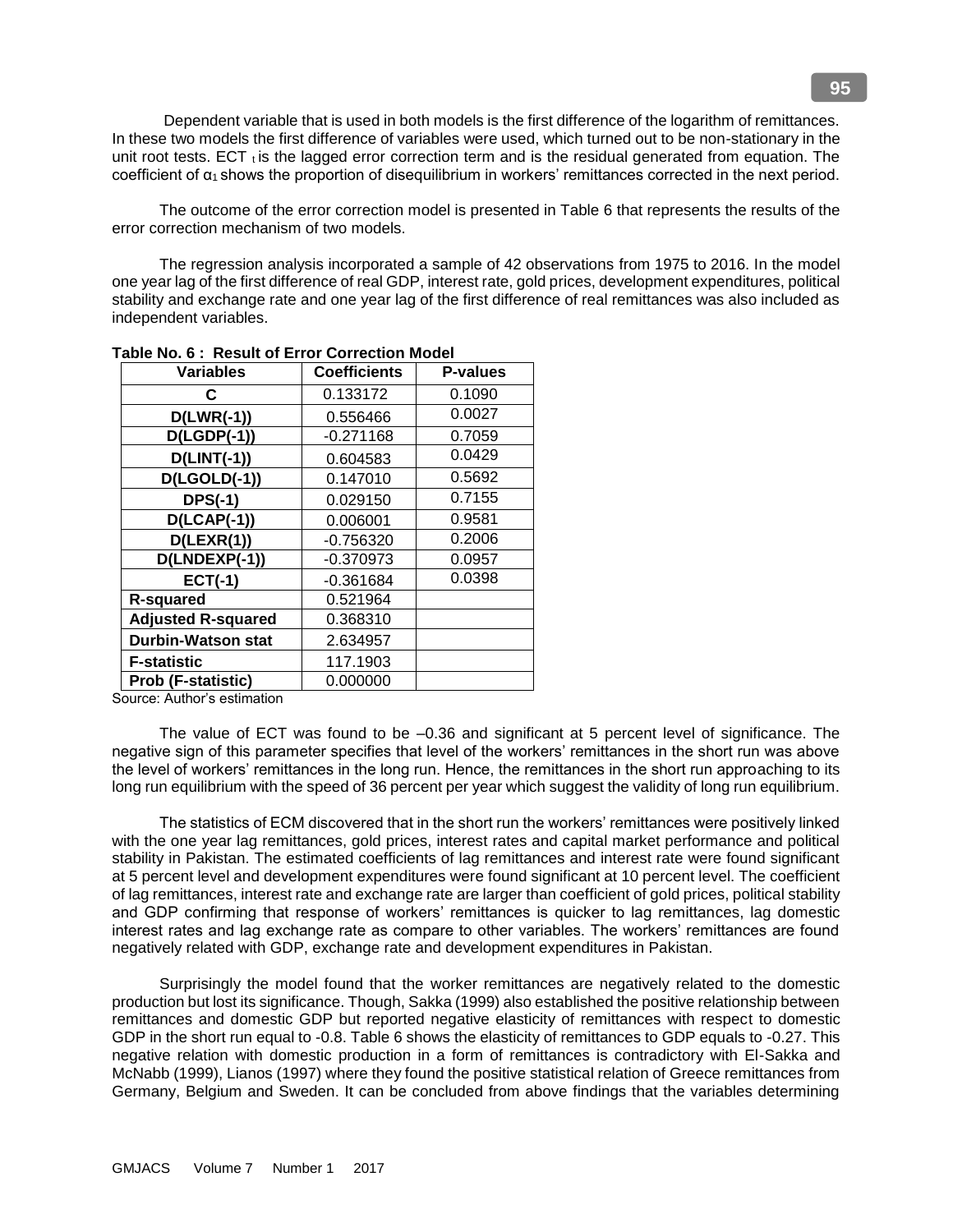the macroeconomic volatility have negative signs, verifying that an unsteady macroeconomic policy situation will discourage inflows of workers' remittances into Pakistan.

# **4.3 Granger Causality Test**

 The study is carried out in order to empirically determine the effect of macroeconomic factors on the workers' remittances. The Granger causality test considers that the information related to the forecast of variables taken in the study is limited in the time series data. The test involves estimating the subsequent pairs of regressions. Mutual causality, is recommended when the group of coefficients are statistically significant and different from zero in all regressions and independence is considered when the sets of coefficients are not found statistically significant in all regressions. Granger causality test was carried out for remittances and all of the abovementioned macroeconomic variables. Following table summarize the test results.

| <b>Causes</b>  |             |              |              |                      |             |            |                      |                      |
|----------------|-------------|--------------|--------------|----------------------|-------------|------------|----------------------|----------------------|
| <b>Effects</b> | <b>LWR</b>  | <b>LINT</b>  | <b>LGOLD</b> | <b>LEXR</b>          | <b>LGDP</b> | <b>DPS</b> | <b>LDEXP</b>         | <b>LCAP</b>          |
| <b>LWR</b>     |             | 10.368       | 6.2898       | 2.0745               | 3.9316      | 0.5141     | 7.9491               | 3.3756               |
|                |             | $(0.005)^*$  | (0.043)      | 0.354)               | (0.140)     | (0.773)    | $(0.018)^*$          | (0.184)              |
| <b>LINT</b>    | 1.0461      |              | 1.1035       | 0.2761               | 0.5490      | 0.2123     | 8.3757               | 9.3873               |
|                | (0.592)     |              | (0.575)      | (0.871)              | 0.759       | (0.899)    | $0.015$ <sup>*</sup> | $0.009$ <sup>*</sup> |
| <b>LGOLD</b>   | 1.1112      | 1.6822       |              | 4.8073               | 9.1235      | 2.1385     | 6.7331               | 3.0415               |
|                | 0.573)      | 0.431)       |              | $0.090$ <sup>*</sup> | $(0.010)^*$ | (0.343)    | $(0.034)^*$          | (0.218)              |
| <b>LEXR</b>    | 2.2240      | 4.7036       | 0.9839       |                      | 3.1382      | 0.0892     | 7.2860               | 3.6996               |
|                | (0.328)     | $(0.095)$ ** | (0.611)      |                      | (0.208)     | (0.956)    | $(0.026)^*$          | 0.157                |
| <b>LGDP</b>    | 3.6304      | 1.5632       | 0.3715       | 0.1360               |             | 0.7475     | 1.4399               | 2.8025               |
|                | (0.162)     | (0.457)      | (0.830)      | (0.934)              |             | (0.688)    | (0.486)              | (0.246)              |
| <b>DPS</b>     | 3.9968      | 1.7102       | 0.0183       | 0.4185               | 0.7920      |            | 2.7919               | 1.8263               |
|                | 0.135)      | (0.425)      | 0.990        | (0.811)              | (0.673)     |            | (0.247)              | 0.401                |
| <b>LDEXP</b>   | 0.0307      | 0.0799       | 2.3180       | 2.0732               | 0.8954      | 0.0517     |                      | 10.693               |
|                | (0.984)     | (0.960)      | (0.313)      | 0.354)               | (0.639)     | (0.974)    |                      | $0.004$ <sup>*</sup> |
| <b>LCAP</b>    | 7.6760      | 6.4777       | 1.6756       | 1.7956               | 2.0537      | 2.3389     | 3.0075               |                      |
|                | $(0.021)^*$ | $(0.039)^*$  | (0.432)      | (0.407)              | (0.358)     | (0.310)    | (0.222)              |                      |

**Table No. 7: VAR Granger Causality/Block Exogeneity Wald Test** 

Note: *P*-values in parenthesis

 The test outcome of granger causality/block exogeneity Wald test point out that WR does granger cause CAP but does not granger cause rest of the variables. There is also no indication of causation running from gold prices and political stability to other macroeconomic variables taken in the model. The null hypotheses that "Gold prices do not Granger Cause WR, INT, GOLD, EXR, GDP and DPS" and "Political stability do not Granger Cause WR, INT, GOLD, EXR, GDP, DPS cannot be rejected.

 Some evidence found that INT cause EXR at 10 percent level of significance. Evidence also suggest that INT granger cause WR and CAP at 5 percent level of significance. No evidence is found for granger causality of INT towards other variables. Statistics for exchange rate (EXR) and gross domestic product (GDP) shows that exchange rate and GDP does granger cause GOLD but no causality is found towards other variables. Some evidence found DEXP cause WR, INT, GOLD, and EXR at 5 percent level of significance. No evidence is found for granger causality of DEXP towards GDP and DPS. Last column show that CAP granger cause INT and DEXP at 5 percent level of significance, but does not indicates any causality to other macroeconomic variables. It is uncertain to decide the degree of impact of an individual variable on other. To identify this extent, the impulse-response function is analyzed.

# **4.4 Impulse Response**

 To analyze the shocks to the variables and their effect on workers' remittances, impulse response function was applied using Cholesky innovations. The impulse response function using generalized impulse response function suggested by Pesaran and Shin (1998) shows the similar results of Cholesky decomposition (Figure 6).

#### **96**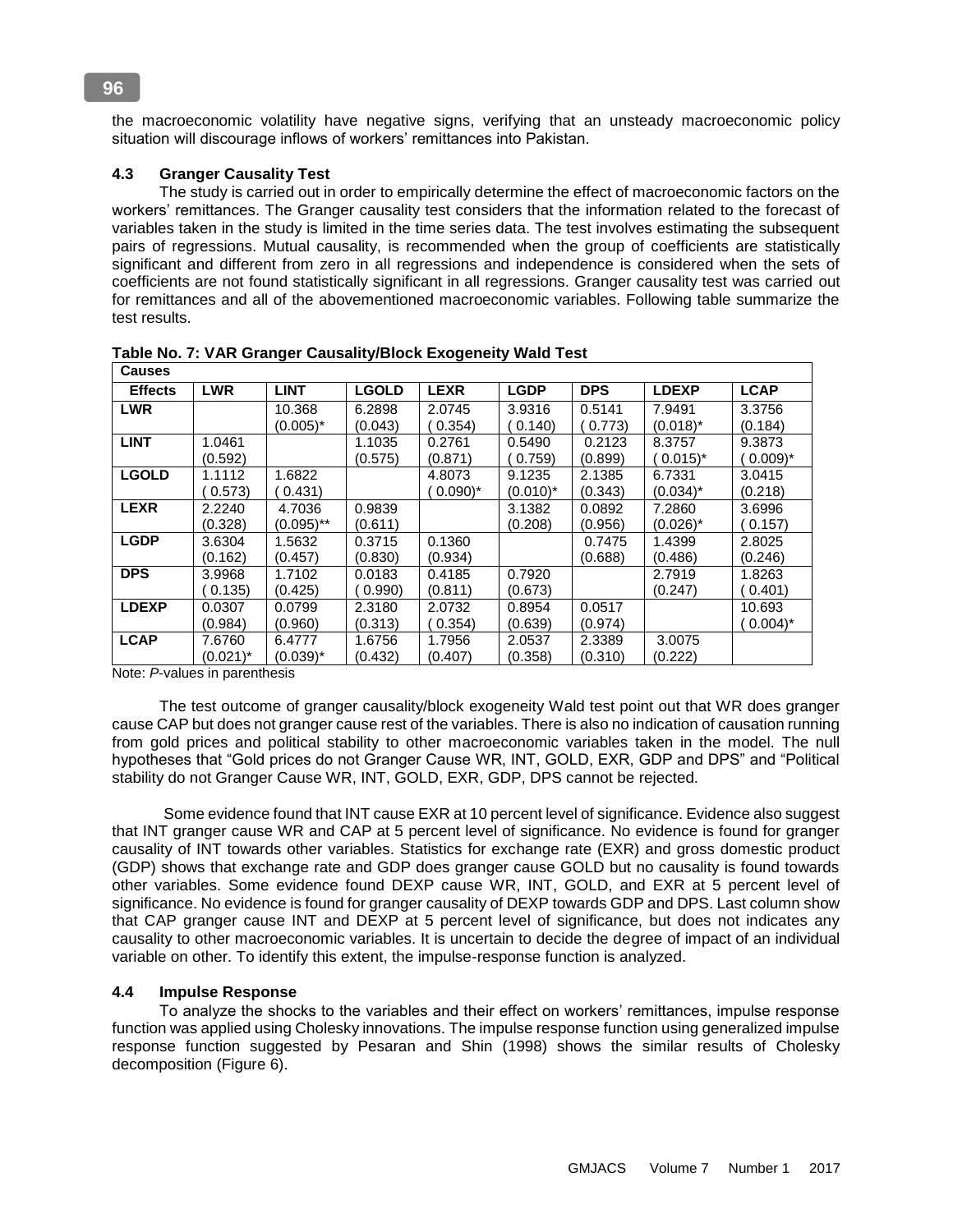The response of remittances to the shocks on different variables is shown in table no.16.The response of LWR to LCAP and LGOLD shows the negative relation, the shock to the capital market cause the workers' remittances to decrease up to fifth period whereas the shock to the gold prices and unemployment rate cause the workers' remittances to decrease up to sixth and forth period respectively. The response of LWR to LEXR shows the positive relation, the shock to the exchange rate at period two **Response to Cholesky One S.D. Innovations**cause the workers' remittances to increase up to period seven later on decline. One standard error shock to the DPS represents an early response of -0.007 percent in LWR which somewhat rising to 0.04 percent in fourth period and declining to 0.02 percent in tenth period.

The response of LWR to INT and GDP is positive in the long run. The shock to the inflation rate and interest rate at period one cause the workers' remittances to increase. Similarly an initial response of 0.02 . 1 . 1 percent in LWR can be observed with one standard error shock and continuously declining and reached to .<br>0.005 and 0.05 percent for tenth period to the LINT and LGDP respectively. Last column shows the response of LWR to LDEXP which shows negative relationship. One standard error shock to the LDEXP showed an initial response of 0.0006 percent in LWR which is declining to -0.026 percent in tenth period.

| <b>Period</b> | <b>LWR</b> | <b>LGOLD</b> | <b>LGDP</b> | <b>DPS</b> | <b>LCAP</b> | <b>LEXR</b> | <b>LINT</b> | <b>LDEXP</b>            |
|---------------|------------|--------------|-------------|------------|-------------|-------------|-------------|-------------------------|
|               | 0.1987     | 0.0000       | 0.0000      | 0.0000     | 0.0000      | 0.0000      | 0.00001     | 0.0000                  |
| 2             | 0.2607     | $-0.0017$    | 0.0287      | $-0.0078$  | 0.0106      | $-0.0061$   | 0.0287      | 0.0006                  |
| 3             | 0.2550     | $-0.0697$    | 0.0768      | 0.0340     | $-0.0528$   | 0.0151      | 0.0043      | 0.0101                  |
| 4             | 0.2147     | $-0.0927$    | 0.1002      | 0.0478     | $-0.0657$   | 0.0297      | 0.0297      | 0.0095                  |
| 5             | 0.1807     | $-0.1585$    | 0.0868      | 0.0357     | $-0.0736$   | 0.0196      | 0.0268      | 0.0147                  |
| 6             | 0.1802     | $-0.1928$    | 0.0840      | 0.0331     | $-0.0718$   | 0.0149      | 0.0314      | 0.0035                  |
|               | 0.1516     | $-0.1922$    | 0.0801      | 0.0321     | $-0.0651$   | 0.0122      | 0.0202      | -0.0089                 |
| 8             | 0.1055     | $-0.1659$    | 0.0826      | 0.0324     | $-0.0617$   | 0.0171      |             | $0.0066$ $\mid$ -0.0182 |
| 9             | 0.0529     | $-0.1303$    | 0.0728      | 0.0327     | $-0.0545$   | 0.0198      |             | $0.0044$ $-0.0231$      |
| 10            | 0.0079     | $-0.1072$    | 0.0578      | 0.0295     | $-0.0473$   | 0.0183      |             | $0.0052$ $\mid$ -0.0265 |

Table No. 8: Response of LWR to Cholesky (D.F Adjusted) One S.D Innovation

Source: Authors' estimation

Figure 2 : Response of LWR to Cholesky (d.f adjusted) One S.D Innovation esky (d.f adjusted) One S.D Innovat 1 2 4 5 6 7 8 9 7 8 9 7 8 9 7 8 9 7 8 9 7 8 9 7 8 9 7 8 9 7 8 9 7 8 9 7 8 9 7 8 9 7 8 9 7 8 9 7 8 9 7 8 9 7 8

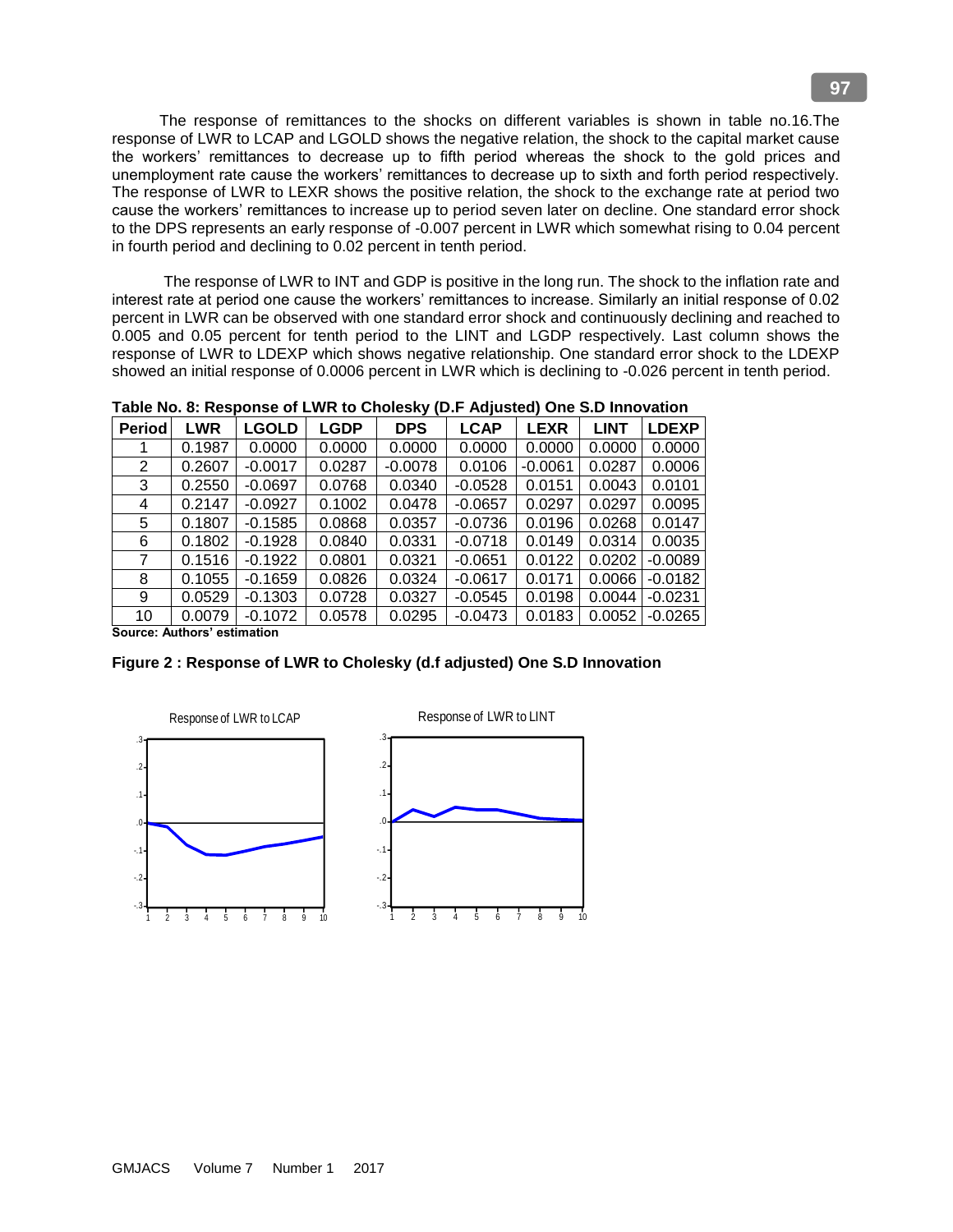

#### **5. Conclusion**

Workers' remittances are believed to be a vital external source of foreign exchange for developing countries. Pakistan has received a considerable amount of workers' remittances during the last three decades making Pakistan as eight largest remittances receiving developing country. This research primarily focused on the question of whether macroeconomic variables are really imperative in determining .<br>remittances in Pakistan. Econometric model was specified to estimate the determinants of workers 'remittances which are found statistically significant. Most of the series were found non stationary after applying unit root test. The entire series were found stationary at same order I (1) after differencing. The long run relationship was determined among the variables in the model using regression method and error correction model (ECM) was used to observe the short run association.

 Under the co-integration hypothesis, a co-integration relationship was found among all variables. The long-term relationship therefore appears to be clear and stable. To find out long run relationship ordinary least squares (OLS) method was applied. It was found from OLS regression that the main empirical determinants of workers' remittances were real GDP, unemployment rate, exchange rate, interest rate, development expenditures, gold prices, stock market performance, and political stability. In particular, workers' remittances increased with the increase in GDP, development expenditures, gold prices, depreciation of local currency and political stability. Unlike to this, an increase in interest rate, unemployment rate and oscillation in inflation rate decrease the remittances inflows, as uncertainty regarding price changes and job opportunities in future diminish the return on funds remitted.

 On the basis of the above findings, it can be concluded that migrants will be more willing to send and invest funds in their home country if inflation is kept under control and exchange rate is reasonably stable. Stock market performance as a substitute of investment in gold has lowered the inflows of workers' remittances in Pakistan during the study period. In conclusion this study shows that remittances are largely explained by the variables specified.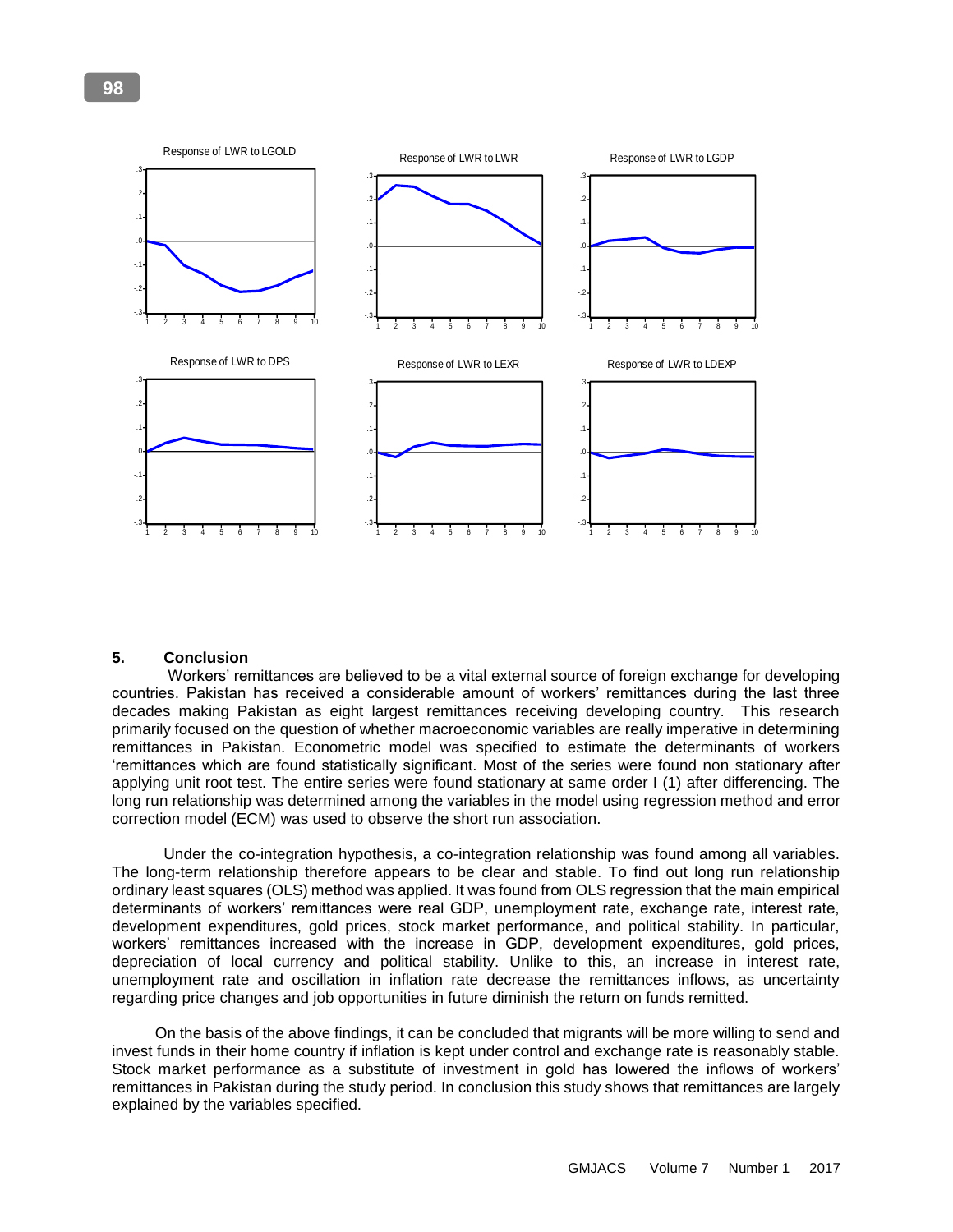The analysis reflects short and long-run connection among remittances and variables those are believed to influence inflows of remittances using error correction mechanism (ECM). The adjustment parameter ECT was found negative and significant indicating speedy adjustment of WR model towards long run equilibrium. In the analysis of ECM the coefficient of one year lag remittances, interest rate and exchange rate were found larger than coefficient of gold prices, political stability and GDP indicating a faster response of workers' remittances to lag remittances, lag domestic interest rates and lag exchange rate therefore indicating the existence of short run relationship as well among the remittances.

#### **6. Recommendations for Policy Implications**

 Keeping in view the migrants' motives for sending remittances, the utilization of remittance channels, and the economic factors affecting individual decisions on migration are crucial for increasing remittances in developing countries. Considering the numerous effects and probable benefits of remittances on the economic indicators, facilitating strategies need to be devised to promote remittances.

It was experience from the GDP data that Pakistan has experienced fluctuations in gross domestic production. Coefficient of GDP was found 1.7 and 1.5 in model 1 and 2 explaining that remittances are procyclical rise with the increase in GDP. As a policy perspective a strategy of sustaining economic growth will stimulate remittances inflows and facilitate them to be directed for productive domestic investments.

 The coefficient of development expenditure is 0.32 indicating that migrants respond to investment opportunities in the home country considerably to acquire wealth as a self-interest motive. As a substance of strategy to attract more remittances, the government should offer prominent investment ventures. These opportunities may comprise housing projects, microenterprises and new variety of development schemes. The coefficient of dummy variable for political stability is found significant suggesting that political stability is essential to attract the remittances inflows. Results also demonstrate that to magnetize remittances flow national policies must be compatible with other policies such as monetary and exchange rate policies. Favorable and stabilize interest and exchange rates have the tendency to increase remittances. Foreign policy of Pakistan should be diplomatic with bordering nations to reduce the obstacle from export of labor force in order to attain sustainable remittances inflows. However it has to be in line with policies of World Trade Organization and export policies of the country.

 As an outcome of the discussion and conclusions from this research, a proposed model is given on next page (Figure 3) which provides a recommended policy framework for Pakistan. The model is woven around three fundamental parameters of remittances enhancement which are explained in the following paragraphs. The model gives broad guidelines for policy makers to consider these for enhanced inflows of remittances.

#### **Supportive Domestic Environments**:

As elaborated in the model, it includes expanding development activities through development projects, bringing in socio-political stability in the country and domestic security including conducive law and order situation. This would create those environments which are not only essential rather pre-requisite for economic growth in this materialistic era of economic competitiveness and financial management. The environments would attract not only workers' remittances, foreign investments initiatives as well.

#### **Obtaining and Sustaining Confidence for Sending Remittances**:

The determining factors under sustaining confidence for attracting remittances include improving gross domestic product, better performing stock market and investment credibility. Financial health, competitive management and economic activities in fact have complementing factors for economic activities, investment postures and enhancing profit margins. It would provide confidence to the workers to send their hard earned money for their financial gains at home countries.

#### **Incentives for HR Sending Remittances**:

The three sub-factors under such incentives include tax recognition cum relaxation, family welfare incentives for workers and their insurance cum risk coverage. The workers basically expect recognition of their contributions in the economic growth of their mother land. There are numerous ways of such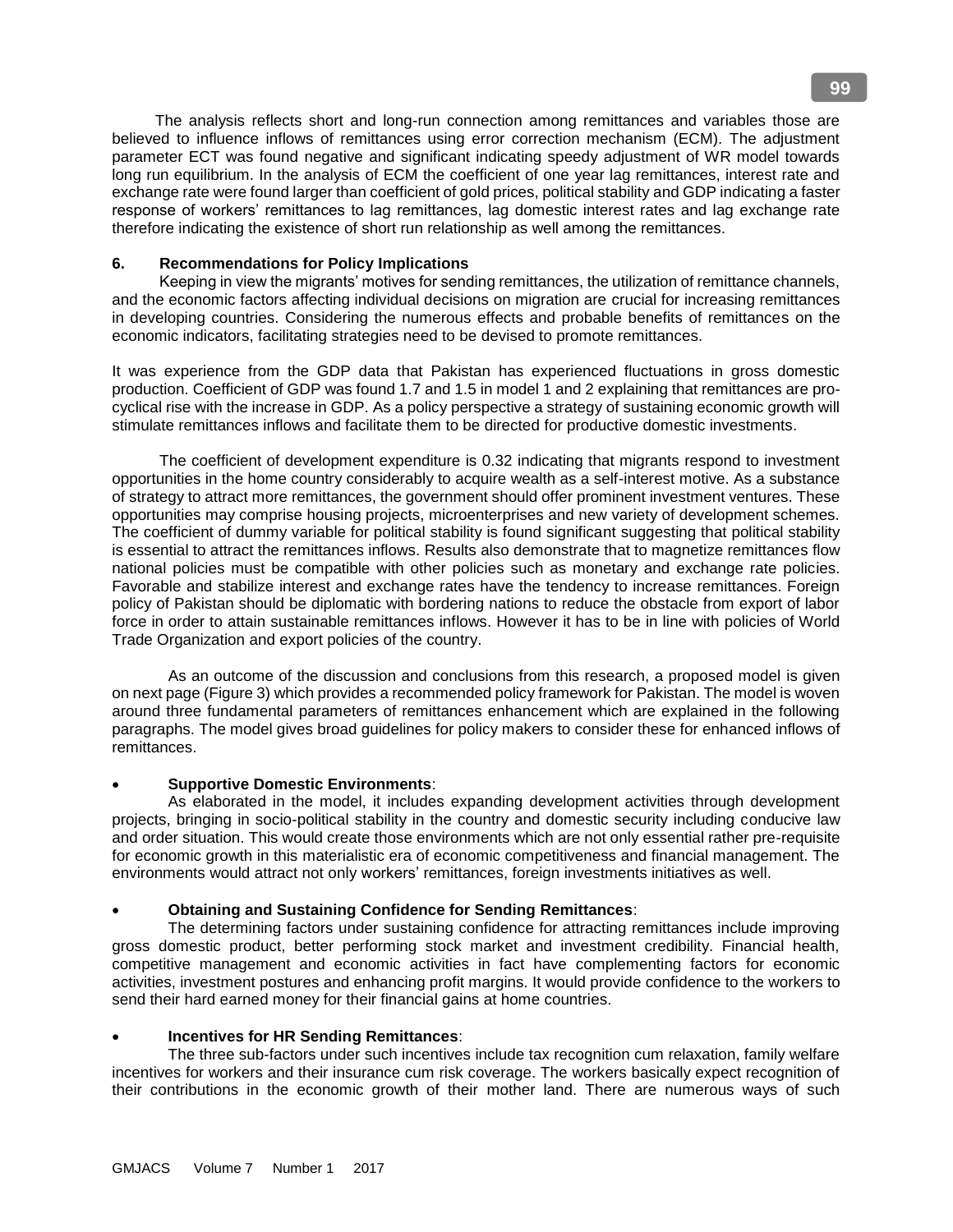recognitions like facilitating them at airports etcetera, admission to their children in the schools, colleges and universities and others alike.

Based on the discussion, model (refer to figure 3) funnels on three derivatives i.e. enhanced remittances, positive economic growth and enhance development and employment. The model links it with flourishing opportunities for business and trade which would encompass long term marketing opportunities, joint ventures, sharing knowledge and research, innovations and commercialization. It not only contributes in financial and economic wellbeing of the country, also enhances employment opportunities, social stability and commitment of youth for positive roles in the state system of Pakistan.





# **100**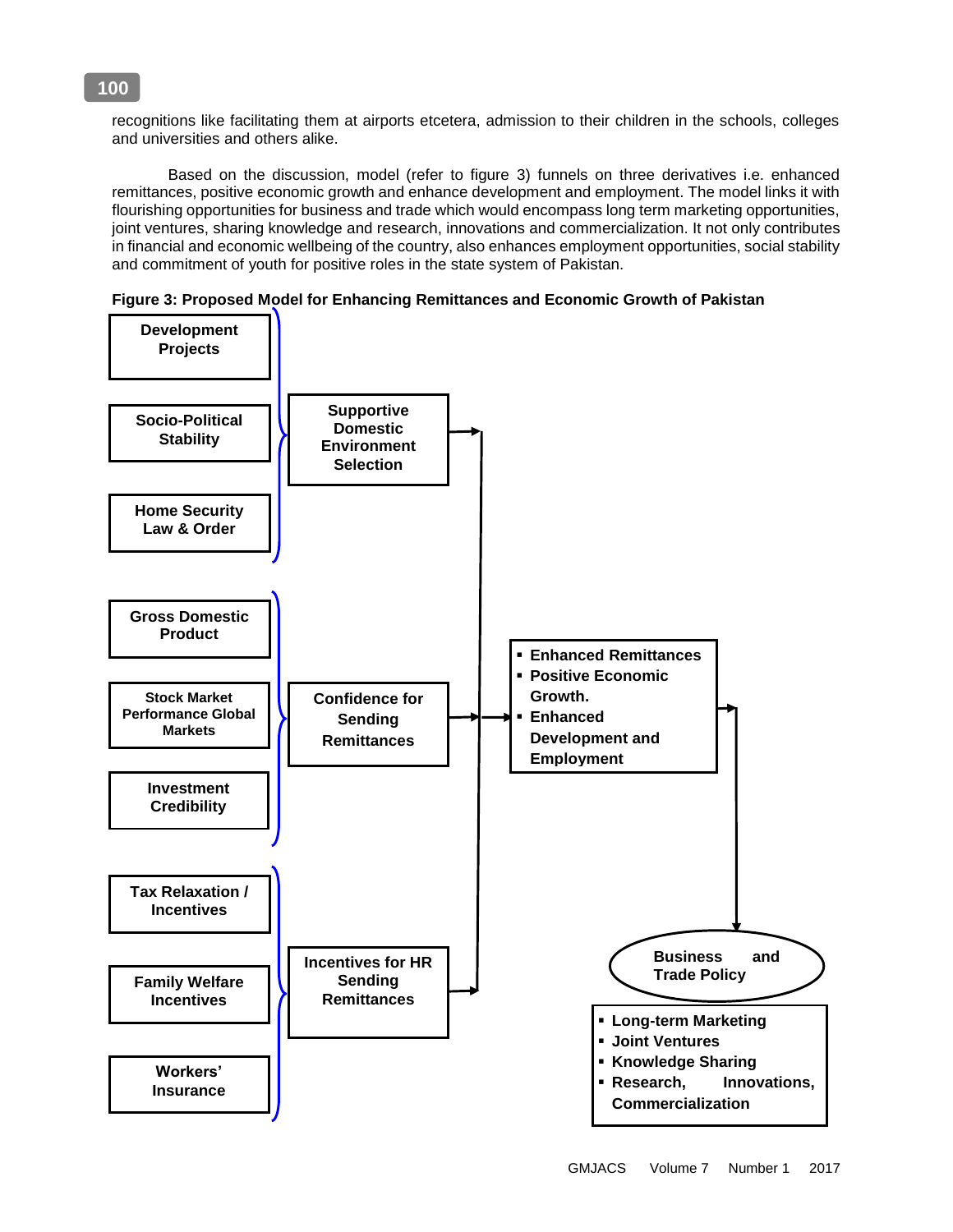# **References**

- Abbasi, Nadia Mushtaq (2010). The Pakistani Diaspora in Europe and Its Impact on Democracy Building in Pakistani, International Institute for Democracy and Electoral Assistance. Stockholm, Sweden: International IDEA.
- Acosta, P., Cazlderón, C.; Fajnzylber, P., and López, H. (2008). What is the impact of International migrant remittances on poverty and inequality in Latin America?, World Development, 36(1), 89-114.
- Adams Jr., Richard H (2009). [The Determinants of International Remittances in Developing Countries,](http://ideas.repec.org/a/eee/wdevel/v37y2009i1p93-103.html) [World](http://ideas.repec.org/s/eee/wdevel.html)  [Development,](http://ideas.repec.org/s/eee/wdevel.html) Elsevier, 37(1), 93-103.
- Agarwal, Reena and Andrew Horowitz (2002). Are International Remittances Altruism or Insurance? Evidence from Guyana Using Multiple-Migrant Households, World Development, 30(11), 2033-2044.
- Amjad, Rashid (1986). Impact of Workers' Remittances from the Middle East on Pakistan's Economy: Some Selected Issues. The Pakistan Development Review, 25(4),757–782.
- Aydas, O. T, (2002). Determinants of Workers' Remittances: The Case of Turkey, M.A. Thesis, Bilkent University, Ankara.
- Aydas, O.T., Neyapti, B. & Metin-Ozcan, K. (2004). Determinants of Workers' Remittances: The Case of Turkey, Emerging Markets Finance and Trade, 41(3), 53–69.
- Benoit, K. and A. Vencatachellum, (2002). An Empirical Analysis of Compulsory and Voluntary Remittances among Domestic Workers in Tunisia, Institute of Applied Economics, HEC Montreal.
- Brown, Richard (1997). Estimating Remittance Functions for Pacific Island Migrants, World Development, 25(4), 613- 626.
- Buch, C. M., and A. Kuckulenz, (2004). Worker remittances and capital flow, Kiel Institute for World Economic, Working Paper Series, No. 1130.
- Chami, Ralph, Connel Fullenkamp and Samir Jahjah (2005), Are Immigrant Remittance Flows a Source of Capital for Development? IMF Staff Papers, 52(1), IMF, Washington D.C.
- Chami, Ralph, and Jeffrey H. Fisher (1996). Altruism, Matching, and Nonmarket Insurance, Economic Inquiry, Vol.34, 630–647.
- Dolado, J and T.jenkinson (1990). Co-integration and unit roots", Journal of Economic Surveys, Vol. 4, (3).
- Dickey, D. A., and S., Pantula, (1987). Determining the order of the differencing in autoregressive processes, Journal of Business and Economics Statistics, Vol. 15, pp 455–461.
- Dickey, D. A., Bell, W. R., and Miller, R. B. (1986). Unit Roots in Time Series Models: tests and implications, The American Statistician, Vol. 40,12-26.
- Durand, J., Kandel, W., Parrado, E. A. & Massey, D. S. (1996). International Migration and Development in Mexican Communities.Demography, 33(32), 249-264.
- Elbadawi, Ibrahim, A and Rocha de Rezende.(1992). Determinants of Expatriate Workers' Remittances in North America and Europe, Working Paper No. 1038, The World Bank, pp. 1-56.
- Elkhider. A et al. (2006). The Determinants of Remittances by Moroccans Resident Abroad: Empirical Study from 1970 to 2006, Cadi Ayyad University, Marrakech.
- El-Sakka, M.I.T, and R. Mcnabb (1999). The Macroeconomic Determinants of Emigrant Remittances, World Development, Vol.27, No.8, pp.1493-1502.
- Engle, R. F. and Granger, C. W. J. (1987). Co-integration and Error correction: Representation, Estimation and Testing", Econometrica, Vol. 55, 251-276.
- Erik Lueth & Marta Ruiz-Arranz, (2007). [Are workers' remittances a hedge against macroeconomic shocks? The case](http://ideas.repec.org/a/unt/jnapdj/v14y2007i1p25-39.html)  [of Sri Lanka,](http://ideas.repec.org/a/unt/jnapdj/v14y2007i1p25-39.html) [Asia-Pacific Development Journal,](http://ideas.repec.org/s/unt/jnapdj.html) United Nations Economic and Social Commission for Asia and the Pacific (ESCAP),14(1), 25-39.
- Fidler, S. (2001). New Migrants Spur Growth in Remittances; (USA Edition). London, UK. Financial Times, P.7.
- Govt. of Pakistan (2005), Handbook of Statistics on Pakistan Economy, State Bank of Pakistan, Karachi.
- Govt. of Pakistan (2006), Fifty year Statistics of Pakistan, Federal Bureau of Statistics, Islamabad.
- Granger, C. W. J. (1981). Some properties of time series data and their use in Econometric Model Specification", Journal of Econometric, 16(1),121-130.
- Granger, Robert F. Engle (1987). Co-Integration and Error Correction: Representation, Estimation, and Testing", *Econometrica*, 55(2), 251-276.
- Grier, Kevin, and Gordon Tullock (1989). An Empirical Analysis of Cross National Economic Growth 1951-80. Journal of Monetary Economics, 24, 259–276.
- Gubert, F. (2002). Do Migrants Insure Those Who Stay Behind? Evidence from the Kayes Area (Western Mali), Oxford Development Studies, Vol. 30, 267-287.
- Gupta, Poonam (2005). Macroeconomic Determinants of Remittances: Evidence from India, IMF Working Paper no. WP/05/224, European Department, IMF, Washington D. C.
- Hall (1986). An Application of the Granger and Engle two-step Estimation Procedure to UK aggregate Wage rate". Oxford bulletin of economics and statistics, 48 (3), 229-240.
- Handbook of Statistics on Pakistan Economy (2010), State Bank of Pakistan. Chapter 7, pp.541-545, SBP.
- Hunte C. K. (2004). Workers' Remittances, Remittance Decay and Financial Deepening in Developing Countries, American Economist, 48(2), 82-94.